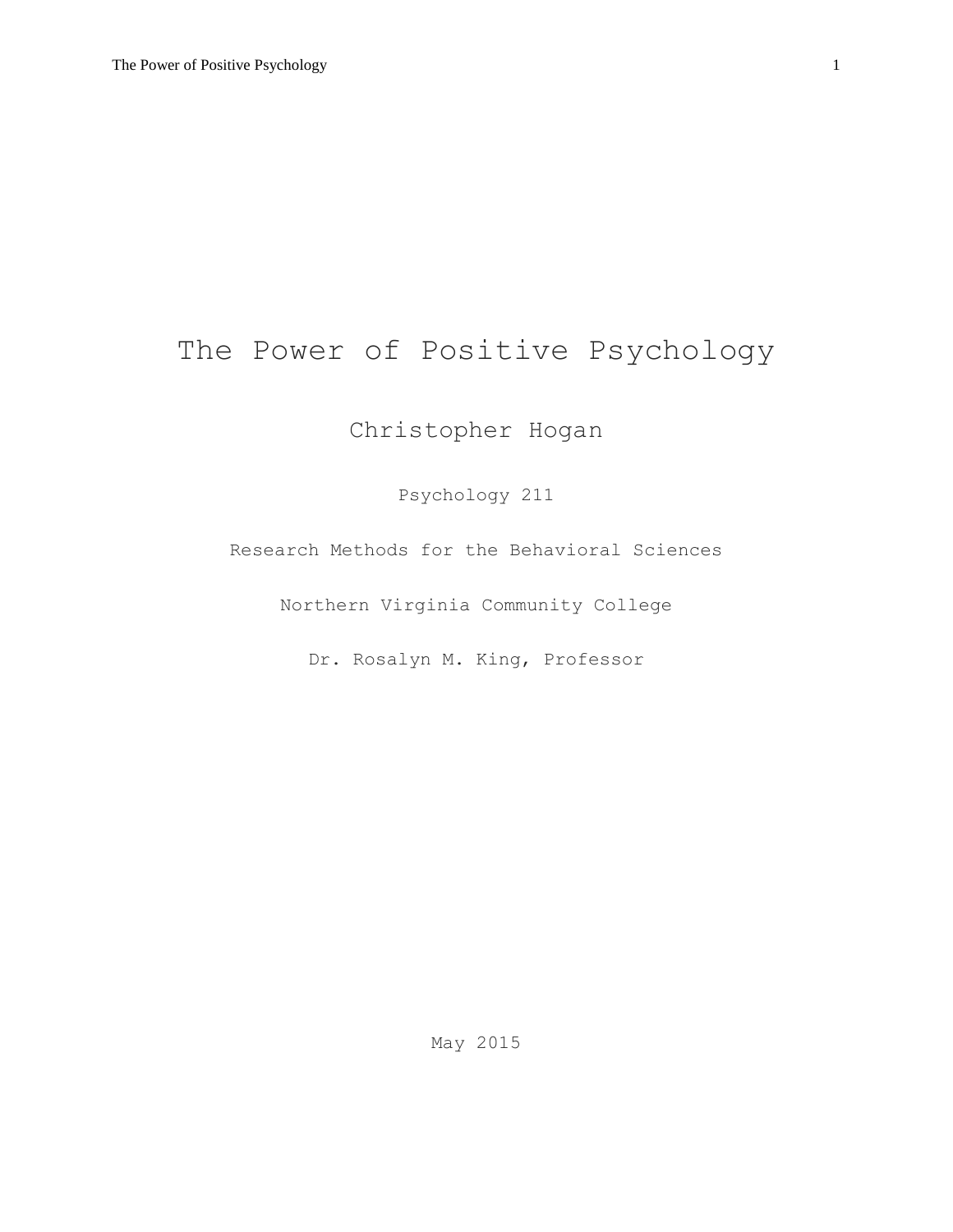#### Abstract

This paper contains the findings of a three week long experiment that served as a comparative analysis of the emotional well-being of pessimistic and optimistic college aged students (eighteen to thirty). The instrumentation used to measure this was Dr. Barbara Fredrickson's Positivity Ratio, an online resource that can measure and track an individual's emotional well-being. The paper also reviews related literature in the field of positive psychology such as articles by Dr. Barbara Fredrickson, Dr. Martin Seligman, and other researchers in the field of positive psychology. The paper also contains an analysis of the data collected throughout the course of the experiment.

*Keywords:* Positive Psychology, emotional well-being, positive thinking.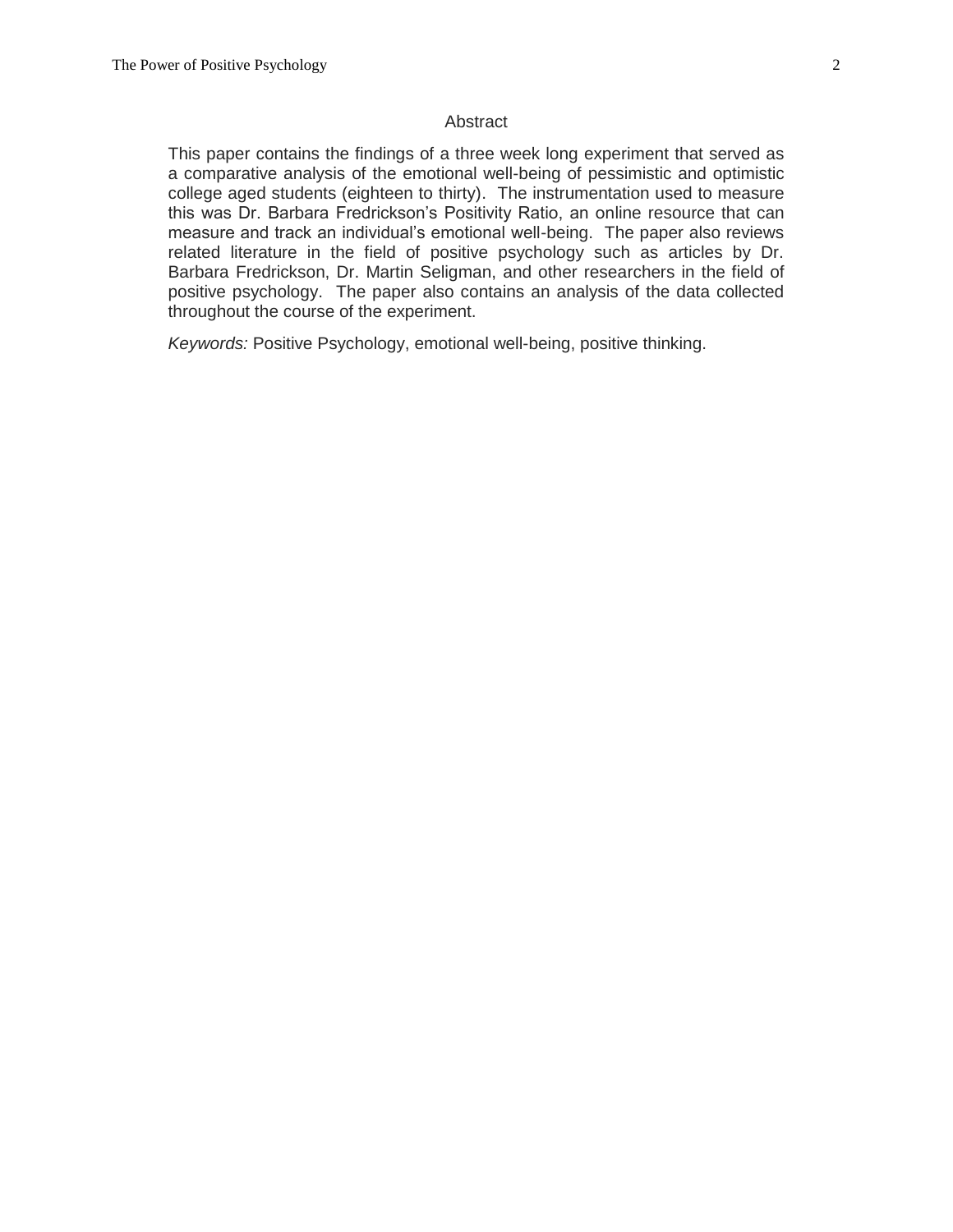# **Table of Contents**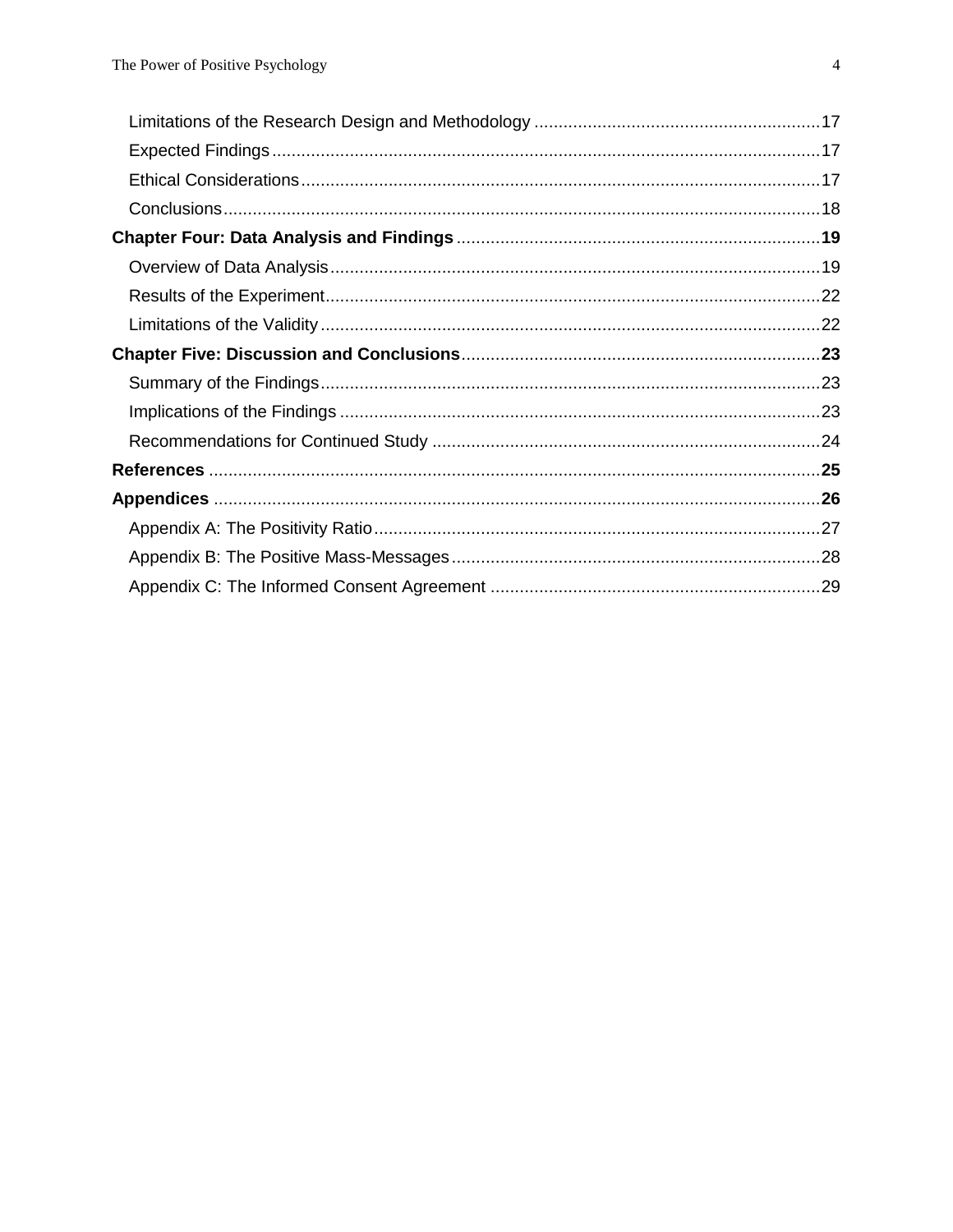# **Figures**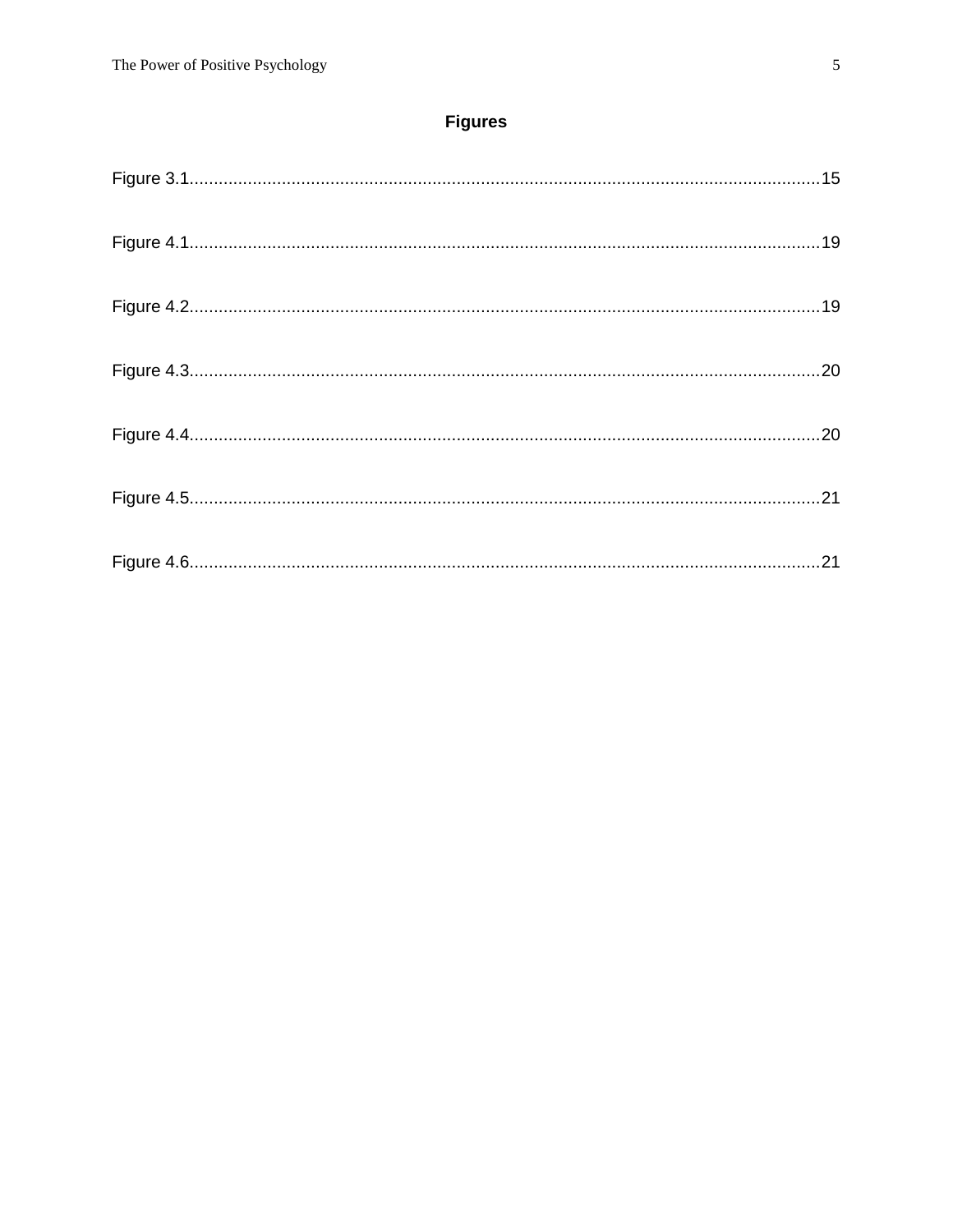#### **Chapter One: an Introduction**

#### **Introduction**

This experiment began with eleven subjects all in their twenties attending various universities in the mid-Atlantic region of the United States. Over time, some subjects did have to drop out of the testing due to unforeseen circumstances or an inability to meet all of the testing requirements. The way the experiment was set up was as a Reversal Time-Series Experimental Design. The treatment in this experiment was the positive mass messages were sent out every weekday morning. The observations were collected through Dr. Barbara Fredrickson's Positivity Ratio Self-Test as participants logged into their various accounts and input their data. Dr. Fredrickson set up the Positivity Self-Test on her website as a tool for individuals to use to track their emotional well-being over time by taking a quick, twenty-question survey about their being on a given day.

#### **Background**

Positive psychology is a subfield of psychology that only very recently in the latter half of the twentieth century gained traction as a respected field of study. This experiment was conducted to serve as a comparative analysis of the emotional well-being of pessimists and optimists ages 18-30. The main goal of the experiment was to see whether or not the introduction of positive thought to day to day living via mass-messages would have a noticeable effect on a person's life.

The experiment itself consisted on individuals receiving mass messages every weekday morning and taking a specialized online test three times a week to track changes in their emotional well-being. One of the main influences on this research was Dr. Barbara Fredrickson, the Distinguished Professor of Psychology at the University of North Carolina at Chapel Hill and a leader in the field of positive psychology. She was the inspiration for the delving into the field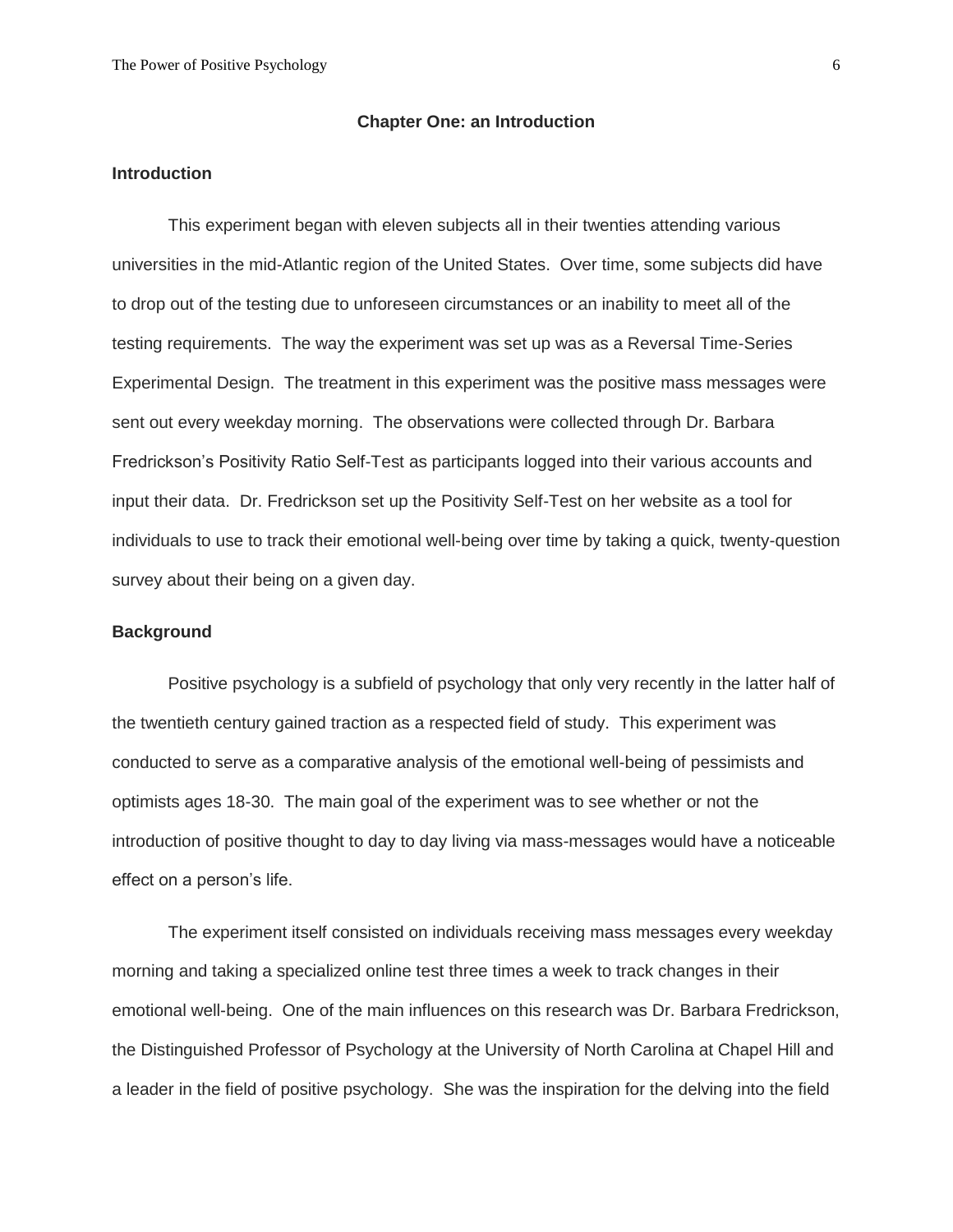of Positive Psychology and she was the source of the Data Collection Instrumentation for the study.

#### **Problem Statement**

The major problem identified by the introductory research into Positive Psychology was that not exposing one's self to positive thoughts causes people to miss out on improving their emotional well-being.

#### **Purpose of the Experiment**

This experiment was a comparative analysis of the emotional well-being of pessimists and optimists aged 18-30. The goal was to see if mass-messages could really improve emotional well-being and if so, see if the subjects could improve their emotional well-being over the course of the three-week experiment.

#### **The Main Research Question and Sub-Questions**

The major question driving the research was: Will mass-produced positive messages could improve a person's emotional well-being? Minor sub-questions include:

- Is Positive Psychology actually good for you?
- Can positive thinking influence a person's life for the better?
- Can it bring about positive emotions and eliminate negative emotions?
- Can positive emotions have long-term effects?
- Can Positive Psychology influence mental health and well-being?
- Can perceived emotional intelligence effect well-being?
- Are there localized trends in a larger population's overall mental health?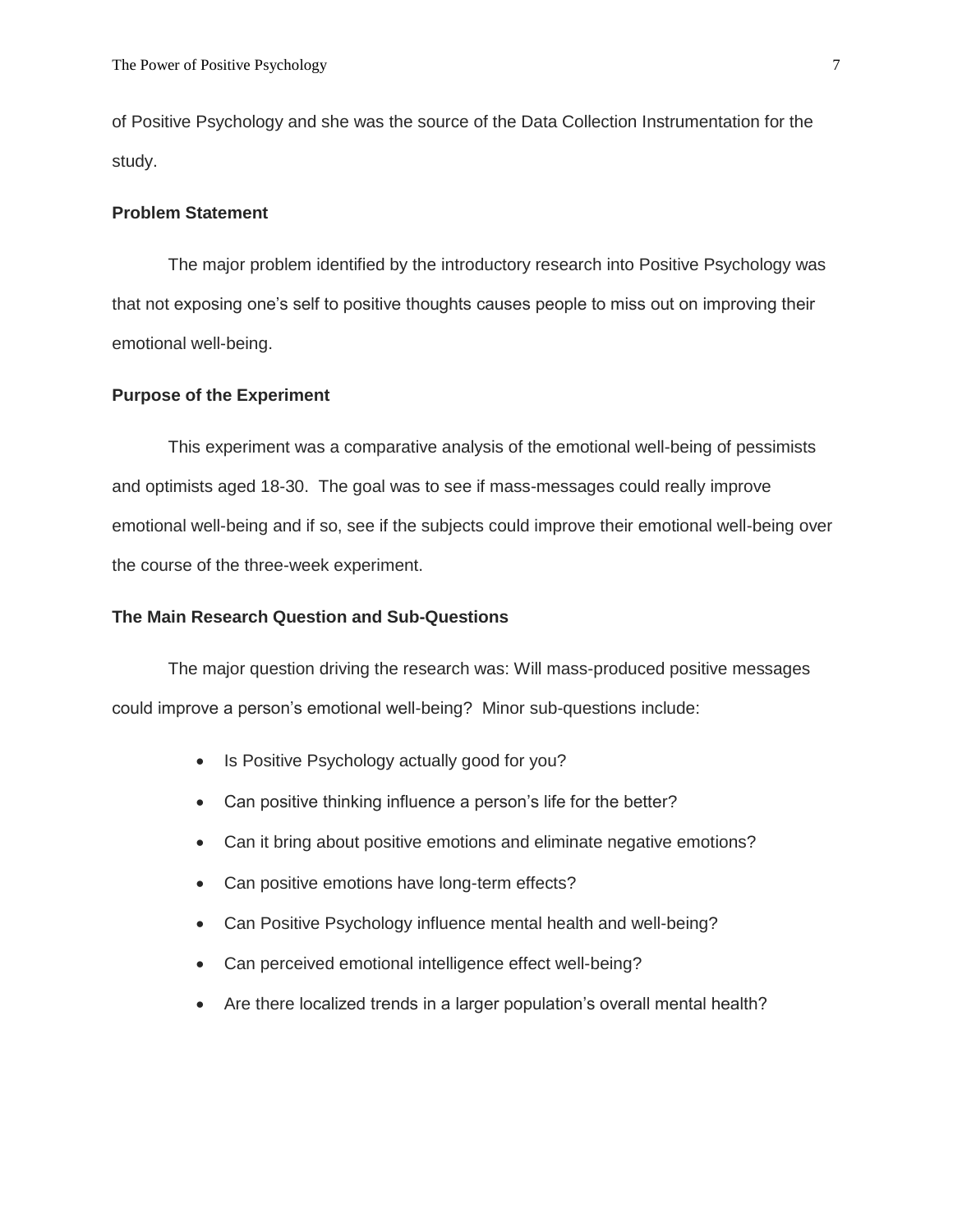#### **Hypothesis**

If a person is exposed to regular, mass messages of positive thoughts then the individual will see a positive impact on their emotional state.

#### **Theoretical Framework**

The goal of this study is to follow a group individuals over a course of three weeks. Every week day the group will receive mass-produced positive messages and over time, a trend should arise in the group's average scores on Barbara Fredrickson's Positivity Ratio Self-Test. Hopefully a trend will be visible because the group that has been chosen are all from relatively similar socio-economic backgrounds. All are college-aged students between the ages of twenty and thirty years old.

The impersonal nature of the study did allow for collection of data from a wide range of places and should the experiment support my hypothesis, similar methods could be used in the future on a larger scale to improve the emotional well-being of more people.

#### **Significance of the Experiment**

The most significant aspect of this experiment will be seeing whether or not a short mass-message has the ability to change an individual's life for the better. Also, this experiment will show us if there are any trends in a group's overall positivity or if certain individuals respond better to positive messages than others.

#### **Definition of Terms**

**Positive Psychology:** the branch of Psychology that uses scientific understanding and effective intervention to aid in the achievement of a satisfactory life, rather than merely treating mental illness.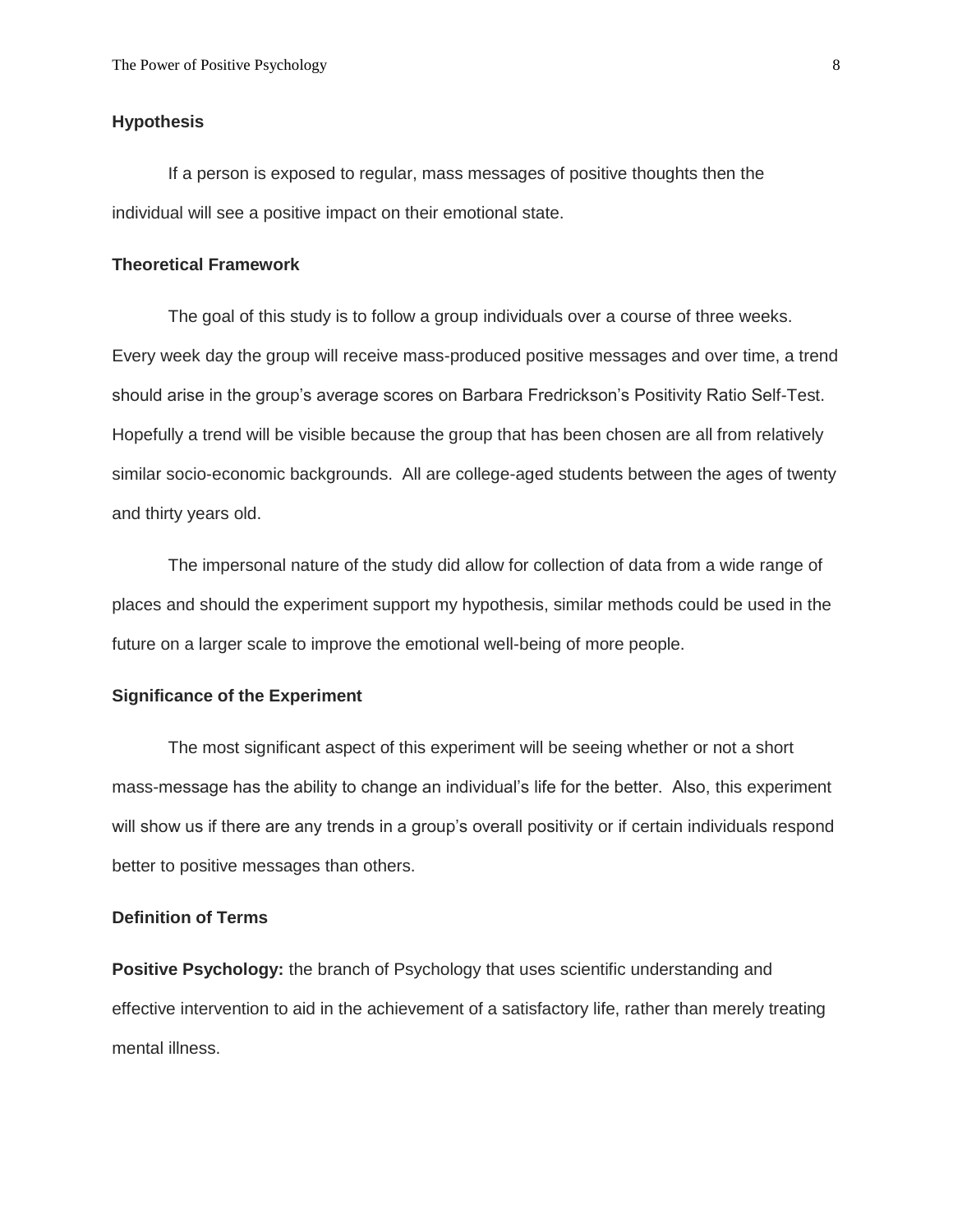**Emotional well-being:** how the individual subjects in the experiment rated their positivity on a given day.

**Pessimism:** in this experiment this term used to indicate an inclination to emphasize adverse aspects, conditions and possibilities or to expect the worst possible outcome. **Optimism:** in this experiment this term used to indicate an inclination to put the most favorable construction upon actions and events or to anticipate the best possible outcome.

#### **Assumptions and Delimitations in the Experiment**

The study should prove that the group's exposure to mass-produced positive messages can improve their overall emotional well-being. For the purposes of the study the group of individuals studied consists of volunteers who chose to participate in this experiment. It was agreed upon in the Informed Consent Agreement that all answers provided on the Positivity Self-Tests would be completely accurate so actual information gathered should be completely factual.

#### **Limitations of the Experiment**

The experiment followed a relatively small group so the results might not be applicable to the larger population. Also the physical and time constraints that the experiment operated within led to a very impersonal interaction with the subjects which could have lessened the impact of the positive messages. Also because the subjects were not able to be more thoroughly tested beyond a self-reporting online test and the answers to the questions in the Positivity Self-Test were impossible to validate, the answers given by the subjects might not have been completely accurate.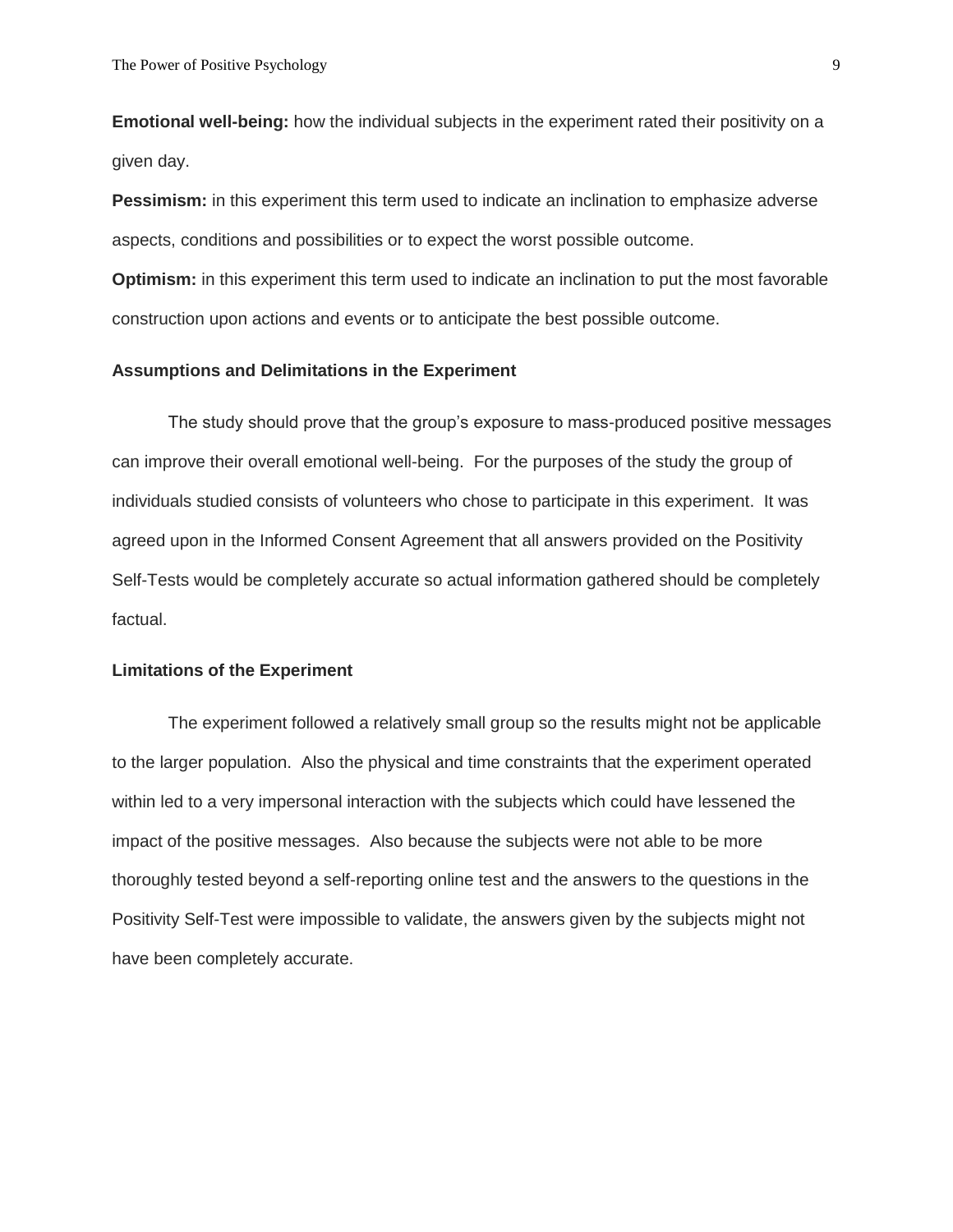#### **Chapter Two: A Review of the Related Literature**

#### **Introduction and Overview of the Literature**

Positive Psychology is a new field and it is largely focused on the causes of positive emotions and positive thinking and their effects on mood and emotional well-being.

#### **Research Questions**

The main goal of research in the field of Positive Psychology is to study and quantify positive traits present in individuals to develop methods to improve the quality of life for individuals. The main focus on this research on Positive Psychology was to answer some common questions about the field, to bring to light the core differences in optimistic and pessimistic thinking, to look at the short and long term effects of positive psychology, and finally to look at some arguments against the field of positive psychology.

#### **Positive Psychology F.A.Q.'s**

Dr. Martin Seligman and Dr. James Pawelski (the former president of the American Psychological Association and founder of the field of positive psychology, and a professor at the university of Pennsylvania Positive Psychology Center) co-wrote an article about the frequently asked questions about the field of positive psychology. Seligman et al argue that Positive psychology is more than simply studying how happy the individual is, but more along the lines of the study of all of the positive traits of an individual, how meaningful, and how pleasant their lives are (Seligman et al, 2003, p. 161).

#### **Optimistic and Pessimistic Thinking**

Many different researchers around the globe have written about the differences between positive and negative thinking. Dr. Owen Lightsey (a member of the Department of Counseling, Educational Psychology and Research at the University of Memphis), and Dr. Paul Freeman (a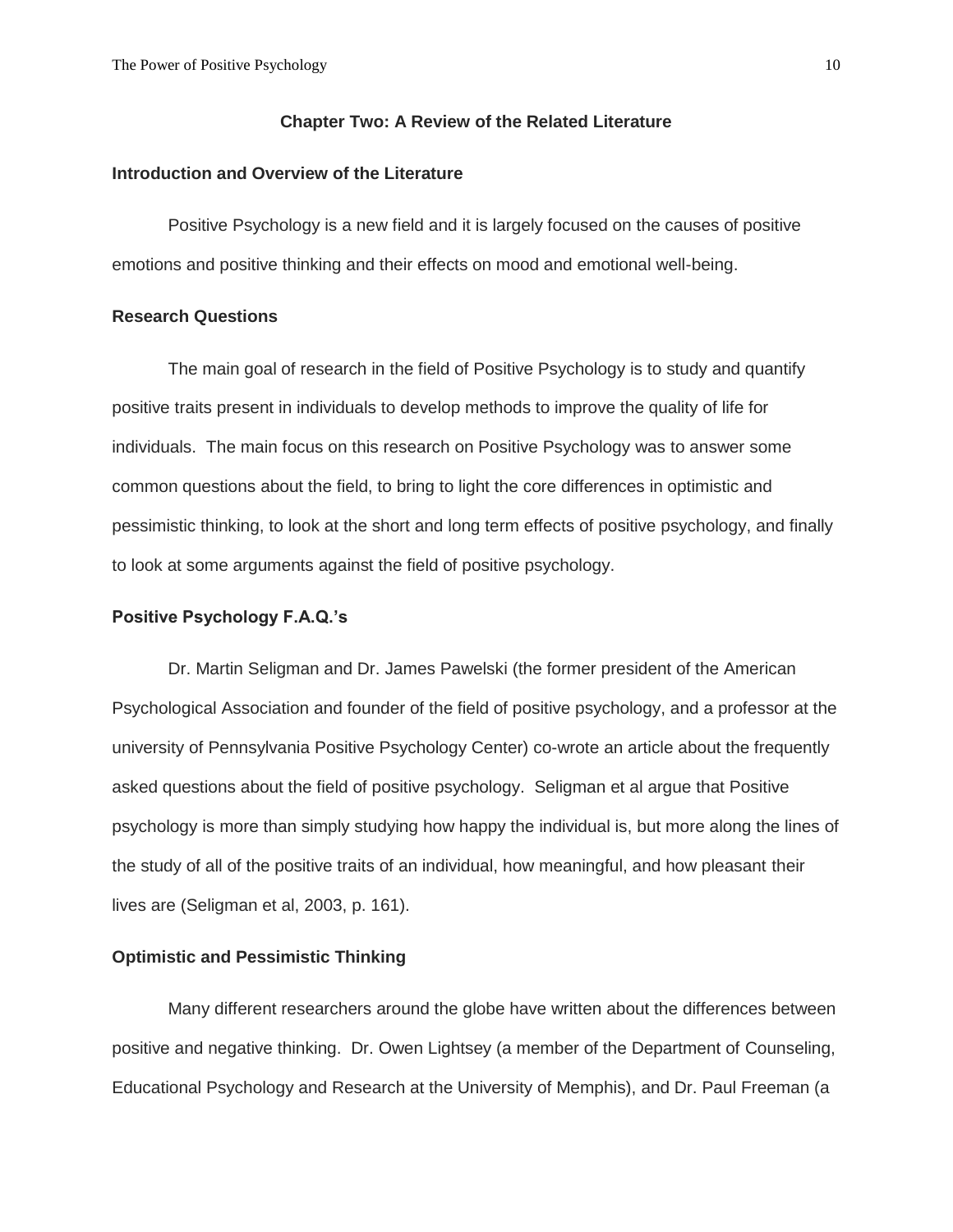member of Dartmouth Community Mental Health in Nova Scotia) all co-wrote an interesting article on the merits of positive thinking; specifically, if positive thinking has the power to reduce negative affect. Dr. Joshua Clarkson (a professor of Psychology at the University of Cincinnati, Dr. Edward Hirt (a professor of Psychology at Indiana University), and one of Hirt's graduate students- Patrick Egan- co-wrote an article with a similar goal in mind; and found that "positive mood was conducive to self-control restoration when naturally or experimentally associate with mental restoration, whereas negative mood was not conducive to self-control restoration when naturally or experimentally associated with mental depletion" (Egan et al, 2014, p. 96). Jose Augusto-Landa, Manuel Pulido-Martos and Esther Lopez-Zarfa, three professors and researchers at the University of Jaen in Jaen, Spain all conducted a study examining "the associations between perceived emotional intelligence, dispositional optimism/pessimism, and psychological well-being" (Augusto-Landa et al, 2011, p. 463). They found that there were no strong relationships between having a pessimistic attitude, and emotional well-being (Augusto-Landa et al, 2011, p. 470). This is important relevant to my research and experiment because I am trying to positively alter the moods of multiple people with various attitudes and this means that I might be successful. All of these articles were similar in that they all studied the differences in positive and negative thinking and mood and what sort of effects that these styles of thinking and mood can have on an individual's emotional well-being.

#### **Short Term Effects of Positive Thinking**

The aforementioned Dr. Barbara Fredrickson and Dr. Thomas Joiner (a professor of psychology at Florida State University) co-wrote a paper on the effects of positive emotions. They found that positive emotions can lead to more stable emotional well-being (Fredrickson et al, 2002, p. 175). Dr. Fredrickson published another paper along with Kareem Johnson (an assistant professor of Psychology at Temple University), and Dr. Christian Waugh (a professor of Psychology at Stanford) on how facially expressed emotions can broaden cognition. Their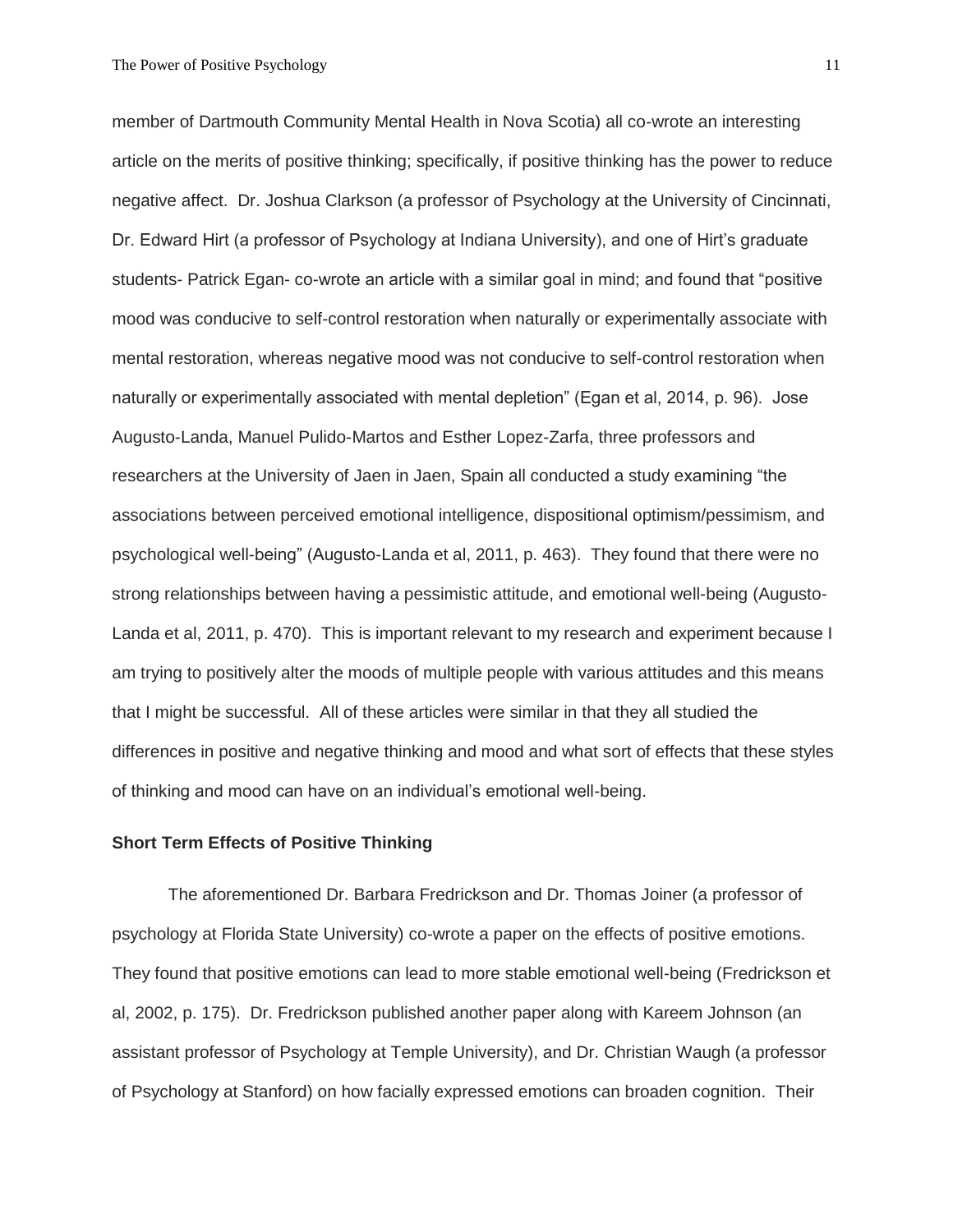results indicated that even quick smiles and feelings that only last a moment can have positive, long-term effects (Johnson et al, 2010, p. 317). This was promising for my experimetn because it shows more evidence that positive emotions can have various, positive, long-lasting effects regardless of how little the emotion is felt such as when a positive mass-message is quickly skimmed. As mentioned previously, Lightsley et al found promising evidence that positive thinking can reduce negative affect (Lightsey et al, 2012, p. 83) and Egan et al found that positive thinking can restore self-control in some cases (Egan et al, 2014, p. 96). Both of these studies show promise that not only is positive thinking beneficial in a short-term sense, but it can also be useful in the long run as it builds the foundation for positive improvements in one's wellbeing.

#### **Long Term Effects of Positive Thinking**

Frank Lindblad (a professor at Uppsala University), Frank Kimmo Sorjonen and Lene Lindberg (two professors at Karolinska Institute), and Regina Winzer (a graduate student at Karolinske Institute) used data from various Swedish National Public Health Survey spanning multiple years to find that having a positive and negative attitude can be strongly indicative of one's mental health in the long term (Winzer et al, 2014, n.p.). This was interesting for my experiment because it meant that continued studies of these particular subjects could very well result in seeing a much longer-term trend of positive emotional improvement.

#### **Opposition to the Field of Positive Psychology**

There still remains some resistance to the field of positive psychology. Dr. Scott Lilenfeld (a professor of clinical psychology at Emory University) and Dr. Hal Arkowitz (a professor of psychology at the University of Arizona) co-wrote an article posing the concept that positive psychology was not all it is cracked up to be. In their article they cite specific cases of positive psychology not being good for everyone all of the time, using the age-old adage that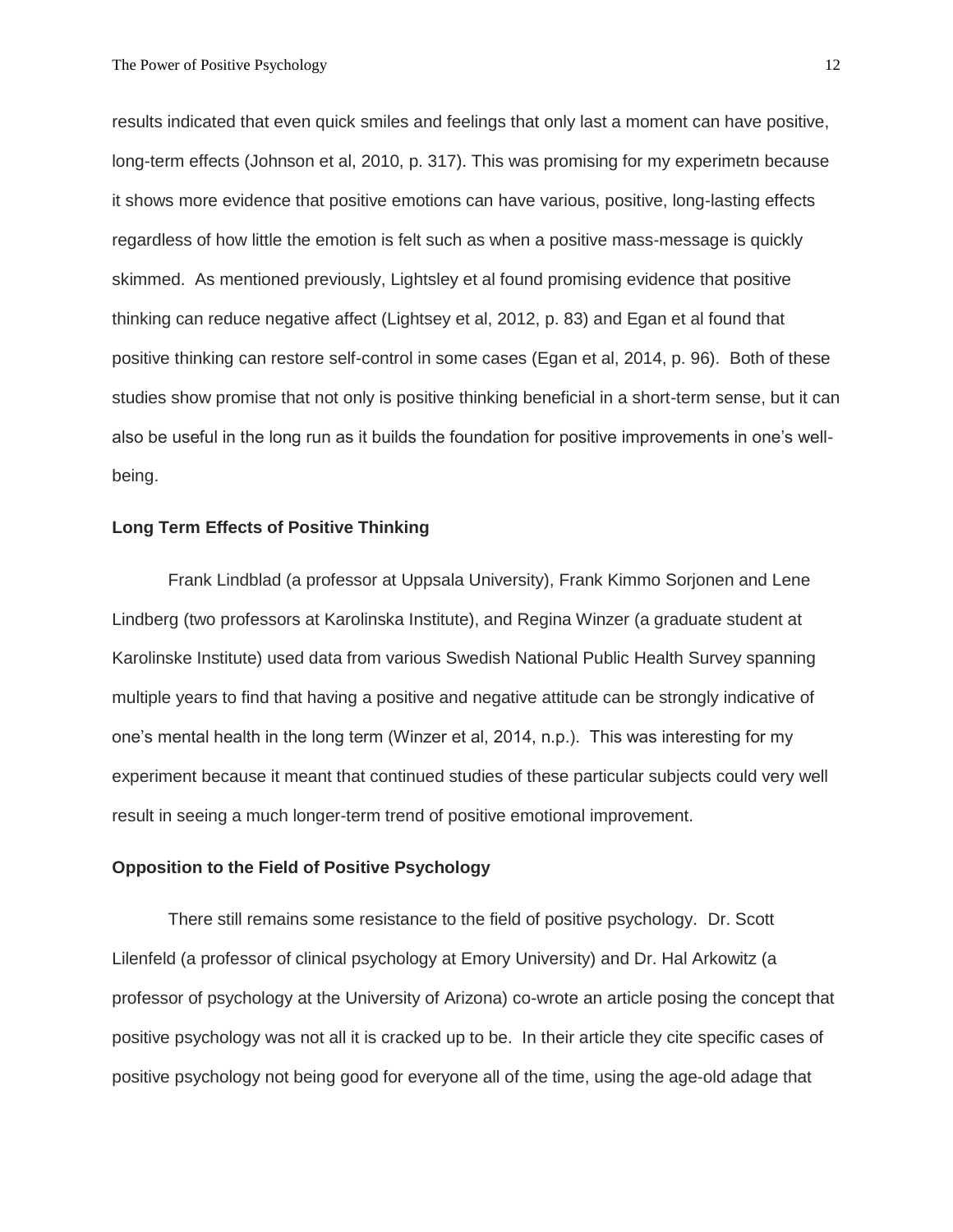"too much of a good thing can be bad" (Lilenfeld and Arkowitz, 2011, p. 1). However, their argument is based on the fact that overall, positive thinking aimed at improving emotional wellbeing only works for most people. Granted, my study could invariably contain some outliers but my findings could still potentially support my hypothesis for the most part. Also, none of the research represented in these articles used techniques that were even remotely similar to the techniques used in this experiment.

#### **Summary:**

Nearly all of the literature supports the idea that positive thinking and positive emotions can improve psychological well-being in the long term. Lightsey et al found that positive thinking has the power to reduce negative affect (Lightsey et al, 2012, p. 83). Egan et al found that "positive mood was conducive to self-control restoration when naturally or experimentally associate with mental restoration, whereas negative mood was not conducive to self-control restoration when naturally or experimentally associated with mental depletion" (Egan et al, 2014, p. 96). Augusto-Landa et al found that having a negative attitude had no strong correlation with having poor emotional well-being (Augustu-Landa et al, 2011, p. 470).

Winzer et al found that having a positive or sttitude can be strongly indicative of one's mental health in the long term (Winzer et al, 2014), n.p.). Either way, these show promise for my study because it will either be able to easily improve pessimistic or optimistic people's wellbeing. Doctors Fredrickson and Joiner found that positive emotions can trigger an upwards spiral leading to more stable emotional well-being (Fredrickson and Joiner, 2002, p. 175). Johnson et al found that even short-term positive emotions can have lifelong positive effects (Johnson et al, 2010, p. 317).

Finally, Lilenfeld and Arkowitz argued that positive thinking and emotion cannot be applied to society as a whole because it only works for most people (Lilenfeld and Arkowitz,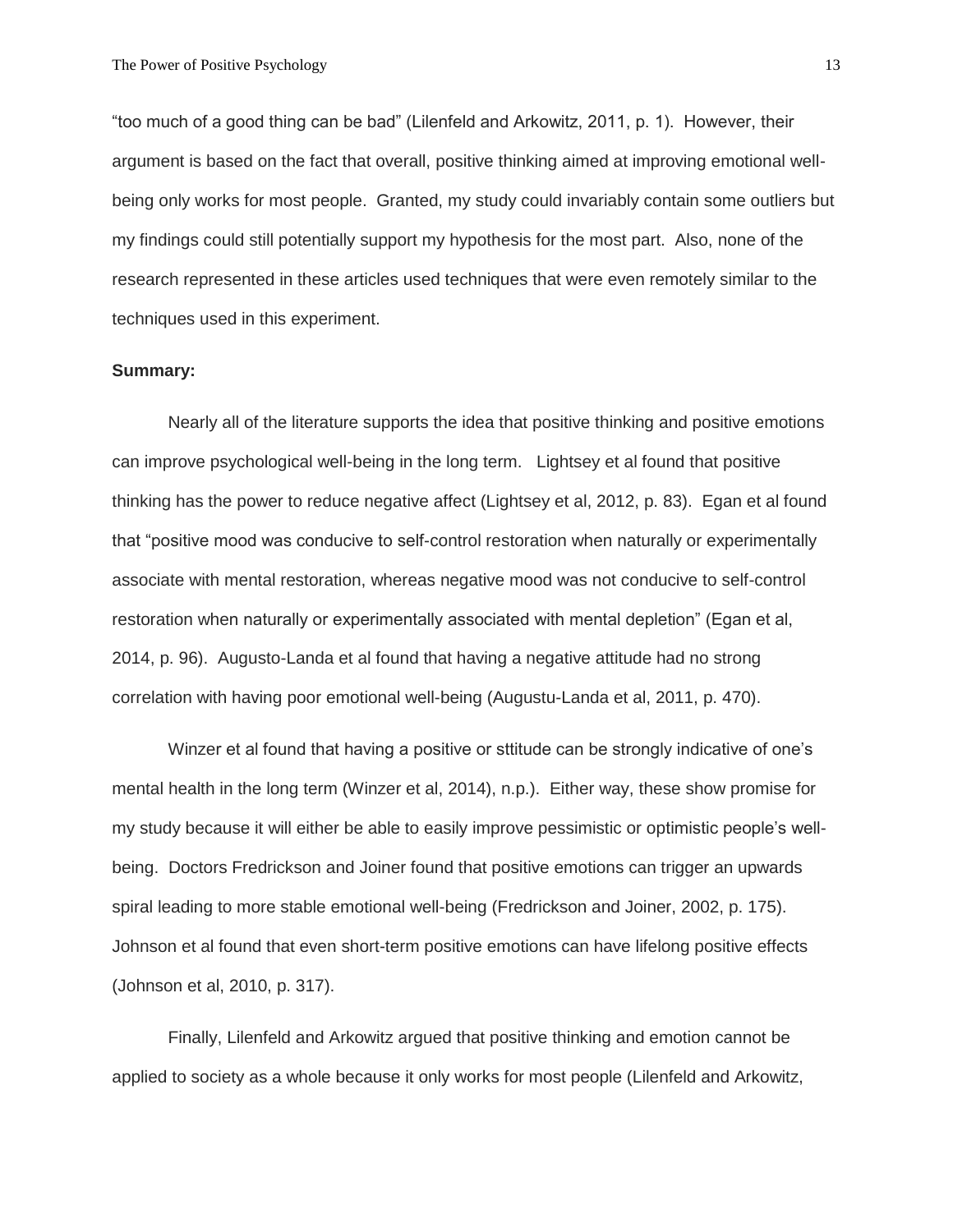2011, p. 1). Even at its worst, positive thinking triggering positive emotion can work well for most people, and have long-lasting positive effects.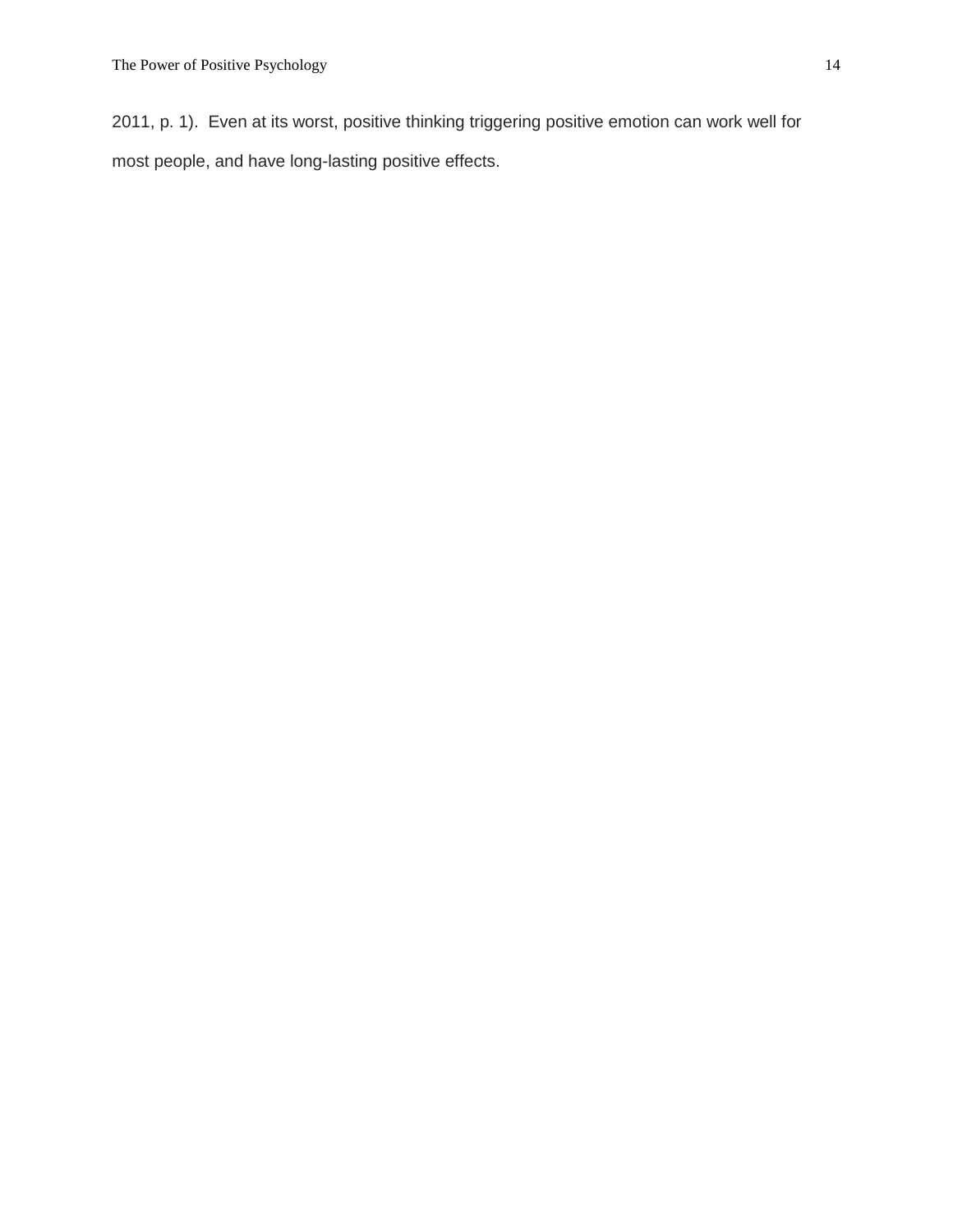#### **Chapter Three: Research Design and Methodology**

#### **Introduction**

The goal of this experiment was to serve as a comparative analysis of the emotional well-being of pessimists and optimists ages 18-30 in order to see if not exposing one's self to mass messages with the intention to induce positive thought deprived individuals of the ability to improve their emotional well-being.

#### **Overview of the Research Design**

I'm using a Reversal Time-Series Experimental Design. My treatment is a semi-daily positive mass positive message and observations will be collected through Dr. Fredrickson's Positivity Ratio Self-Test. The sample is a convenience sample comprised of the 11 individuals who answered a mass-message asking for volunteers for the study.

**Figure 3.1:** The Reversal Time-Series design

| Group | Time $\rightarrow$ |  |  |  |  |
|-------|--------------------|--|--|--|--|
|       |                    |  |  |  |  |

A Reversal Time-Series design was chosen because it utilizes a within-subjects approach. Which is how the experiment was intended to take place. An added benefit of this design is that it minimized—though it could not eliminate—the probability that outside effects might have on observations collected. This allowed for the observations–via Dr. Fredrickson's website—to immediately follow the treatment–of mass-messages of positivity— (Leedy et al, 2013, p. 239).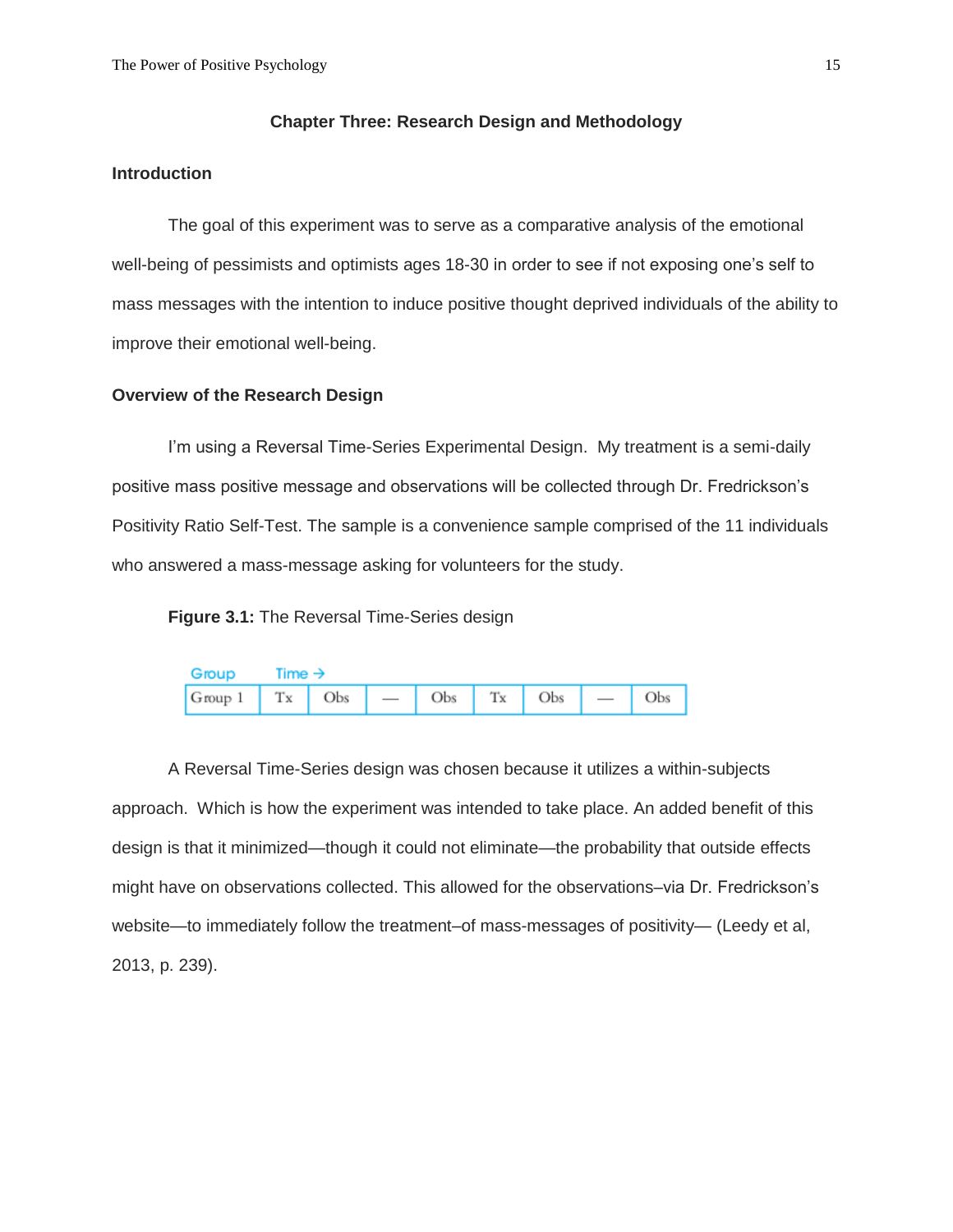#### **Sampling Design**

The sample was comprised of volunteers who answered an ad posted to social media asking for volunteers for a three-week long experiment of the effects of mass-produced positive messages on emotional well-being.

#### **Data Collection and Instrumentation**

Barbara Fredrickson's Positivity Ratio. Dr. Fredrickson is a leading researcher in the field of positive psychology and has developed the Positivity Ratio Self-Test to measure an individual's emotional well-being over time to help them maintain and improve emotional wellbeing. This online resource allows the subjects to create an account and track changes in their emotional well-being over time. The treatment was administered every week day but subjects were only required to get their Positivity Ratio three times a week; Mondays, Wednesdays, and Fridays. The Ratios that the individuals scored on these days were what was analyzed.

The Positivity Self-Test was set up like a twenty question test with possible answers in the form of a Likert Scale where subjects could choose from five different levels to indicate to what degree they felt a certain way. Upon completing the test for the day, the individual receives three scores: a Positivity Score, a Negativity Score and a Positivity Ratio. The Positivity Score shows what percentage of answers were skewed in a more positive direction, and the Negativity Score indicates what percentage of answers had a negative skew to them. The Positivity Ratio, which can range from zero to ten depending on the results of the Positivity Self-Test, was what was used for the purposes of this experiment.

#### **Data Analysis Procedures**

Once the data collection portion of the experiment was finished, the data from the individual days was transferred into an excel spreadsheet and the daily Positivity Ratios of the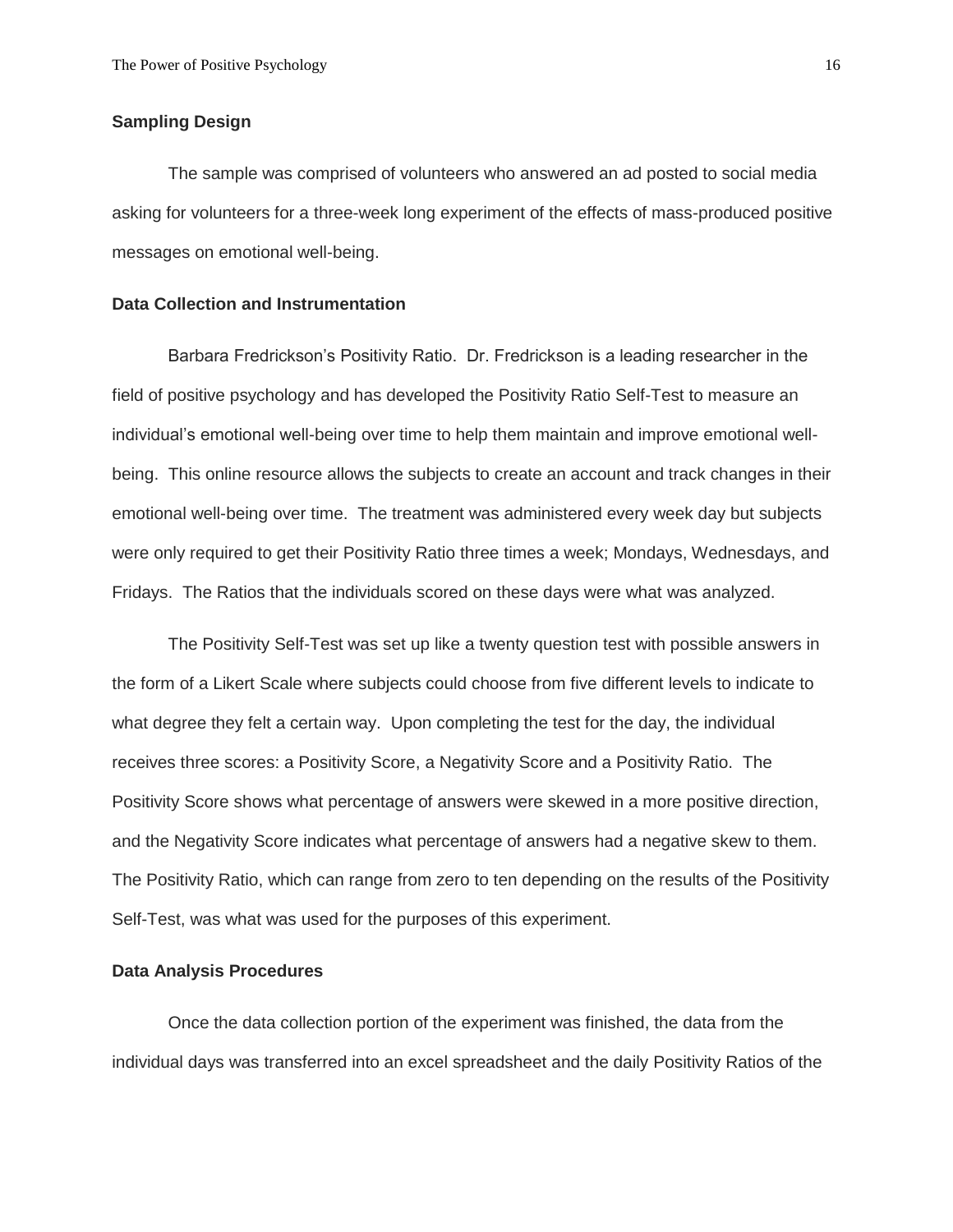various individuals in the study and averages of the group as a whole were graphed to see if there was a trend.

#### **Internal and External Validity**

The sample started small and shrank so the results may be exclusively internally valid. A continuation of this experiment might yield similar results over a longer period of time.Due to the small size of the sample, the findings will probably only be applicable to a larger population of similar individuals if externally valid at all.

#### **Limitations of the Research Design and Methodology**

The experiment suffered from some major limitations. Subjects could not be tracked and quizzed in person therefore some subjects may have answered the Positivity Ratio questions dishonestly in an attempt to appear to be following the expected trend of the data. Also due to the fact that he subjects were all living in very different areas, external factors may have played a large role in altering the subject's emotional well-beings. Also, due to the relatively homogenous nature of the various subject's socio-economic backgrounds any results might be exclusive to groups similar to them.

#### **Expected Findings**

The goal was to improve individual's emotional well-being over the course of the experiment. Hopefully as time passes a steady trend of individual Positivity Ratio scores climbing will emerge in the data.

#### **Ethical Considerations**

Subjects will be randomly assigned numbers for specific referencing within the paper. Subjects were randomly assigned numbers so their data could be referenced without any connection to their identity for the protection of privacy of the subjects. Subjects have signed off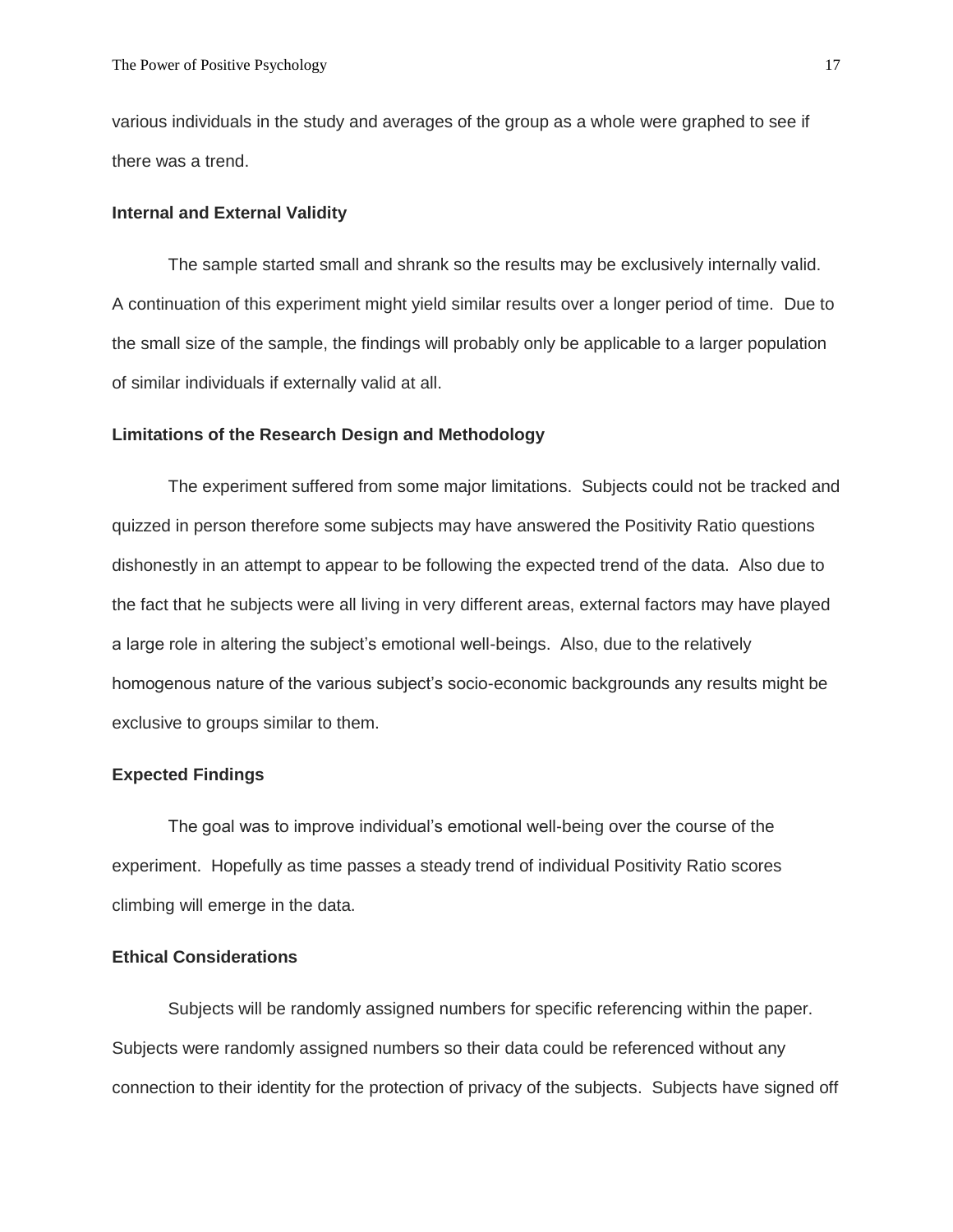on an agreement of their understanding of the purpose and methods of the study. Risk of physical harm to the subjects was nonexistent. Risk of emotional harm to the subjects was minimal; the Positivity Ratio Self-Test is designed to help track and improve emotional wellbeing over time and asks about emotional well-being which could trigger a negative response but the purpose is to measure positivity so the questions should not lead to emotional harm.

#### **Conclusions**

While the experiment does suffer from a small sample size that was not representative of the larger population, the data might still be applicable to similar groups of 18-30 year olds in the Washington D.C. metropolitan area. The experiment does on the other hand benefit from being a relatively harm-free undertaking which may hold very strong internal validity; if subjects respond to the treatments and follow the expected trend the experiment could be continued over a longer period of time to study the extent to which emotional well-being could be improved by positive messages.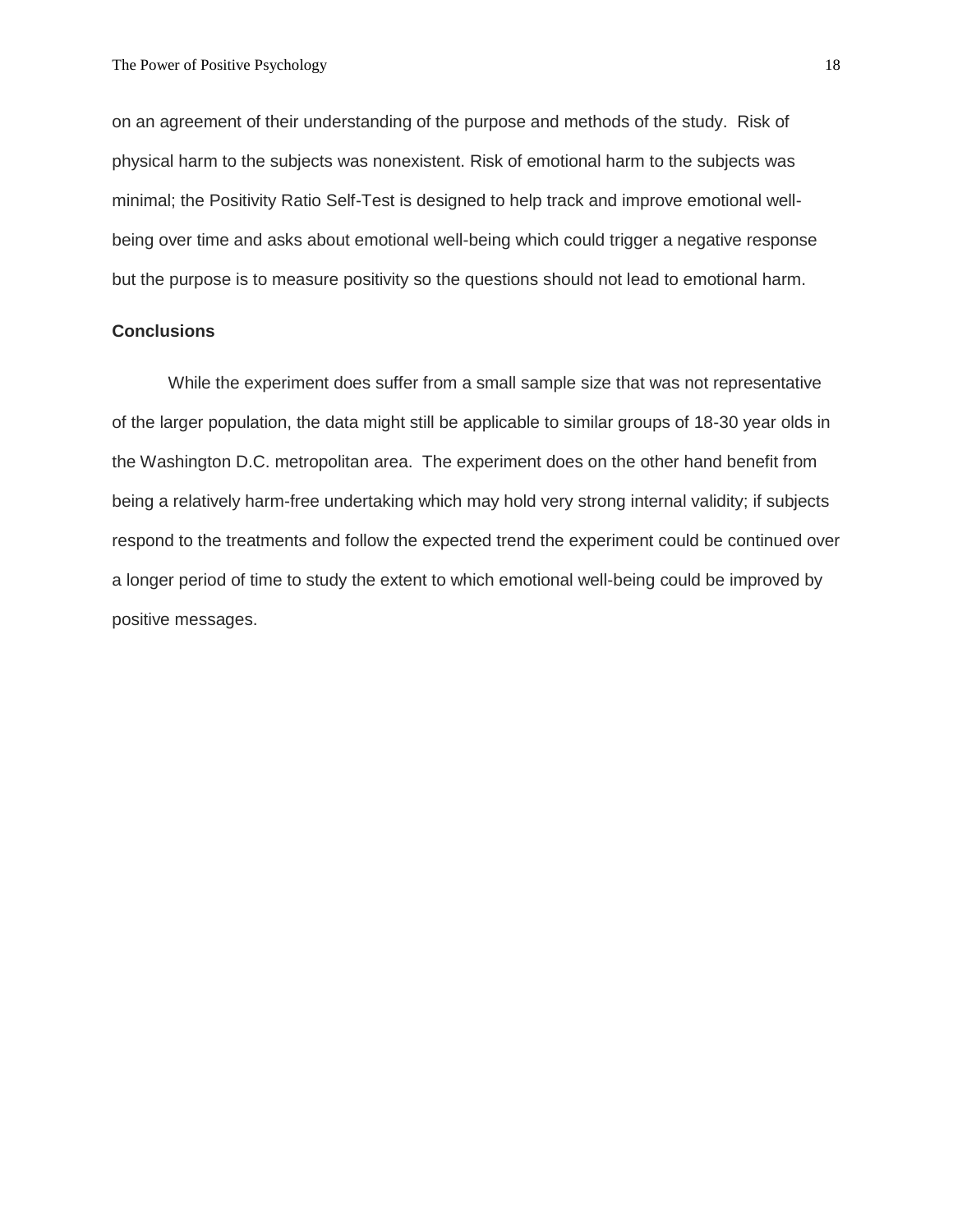### **Chapter Four: Data Analysis and Findings**

#### **Overview of the Data Analysis**

Due to the fact that the goals of this experiment were the both improve the individual's emotional well-being and to see if the group all followed the same patter, the figures below are graphs showing both individual and group progress. All individuals in the study asked that their identities not be connected to their data in any way. Individuals were randomly assigned numbers to they could be referenced while remaining anonymous.



**Figure 4.1** is a relative line graph of Subject 1's Positivity Ratios on every day of testing over the three weeks.

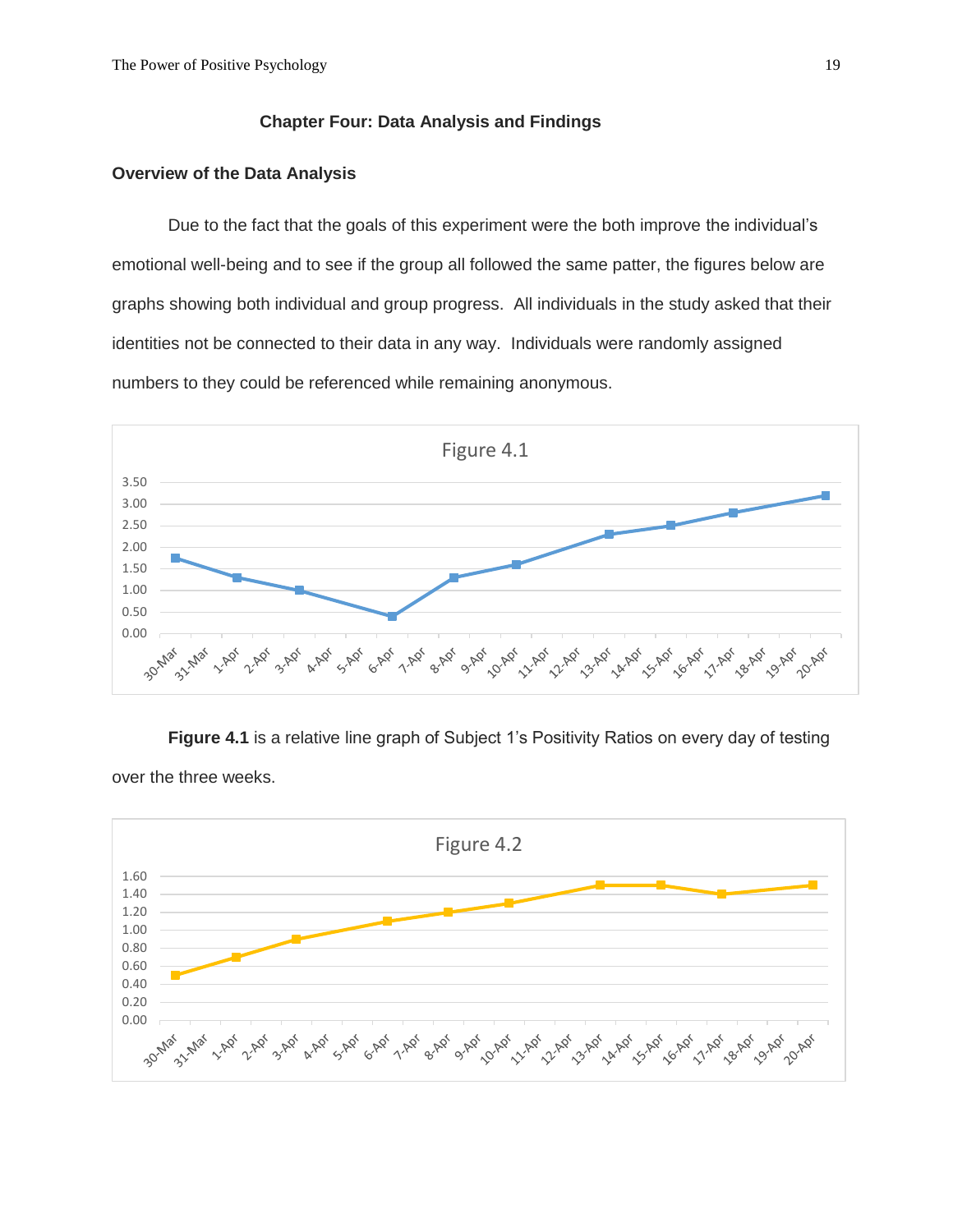**Figure 4.2** is a relative line graph of Subject 7's Positivity Ratios on every day of testing

over the three weeks.



**Figure 4.3** is a relative line graph of Subject 5's Positivity Ratios on every day of testing

over the three weeks.



**Figure 4.4** is a relative line graph of Subject 4's Positivity Ratios on every day of testing over the three weeks.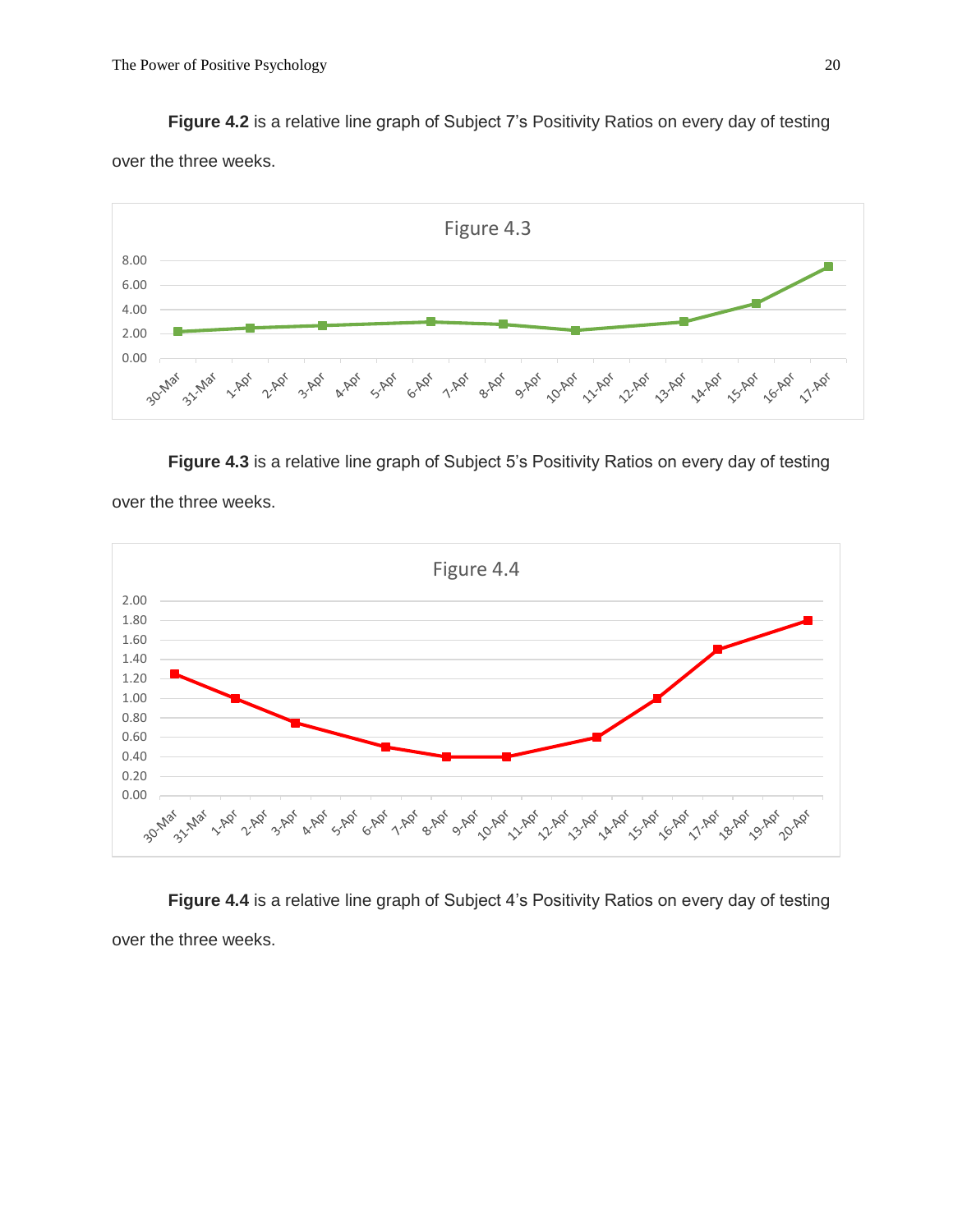

**Figure 4.5** is a relative line graph of Subject 8's Positivity Ratios on every day of testing



over the three weeks.

**Figure 4.6** is a relative line graph of the daily averages of all subject's Positivity Ratios on every day of testing over the three weeks.

The graphs do follow a general upwards trend following April sixth. One possible explanation for this was that April fifth was Easter Sunday and subjects might have celebrated that holiday. Since spending time with family can be a very stressful activity for some and there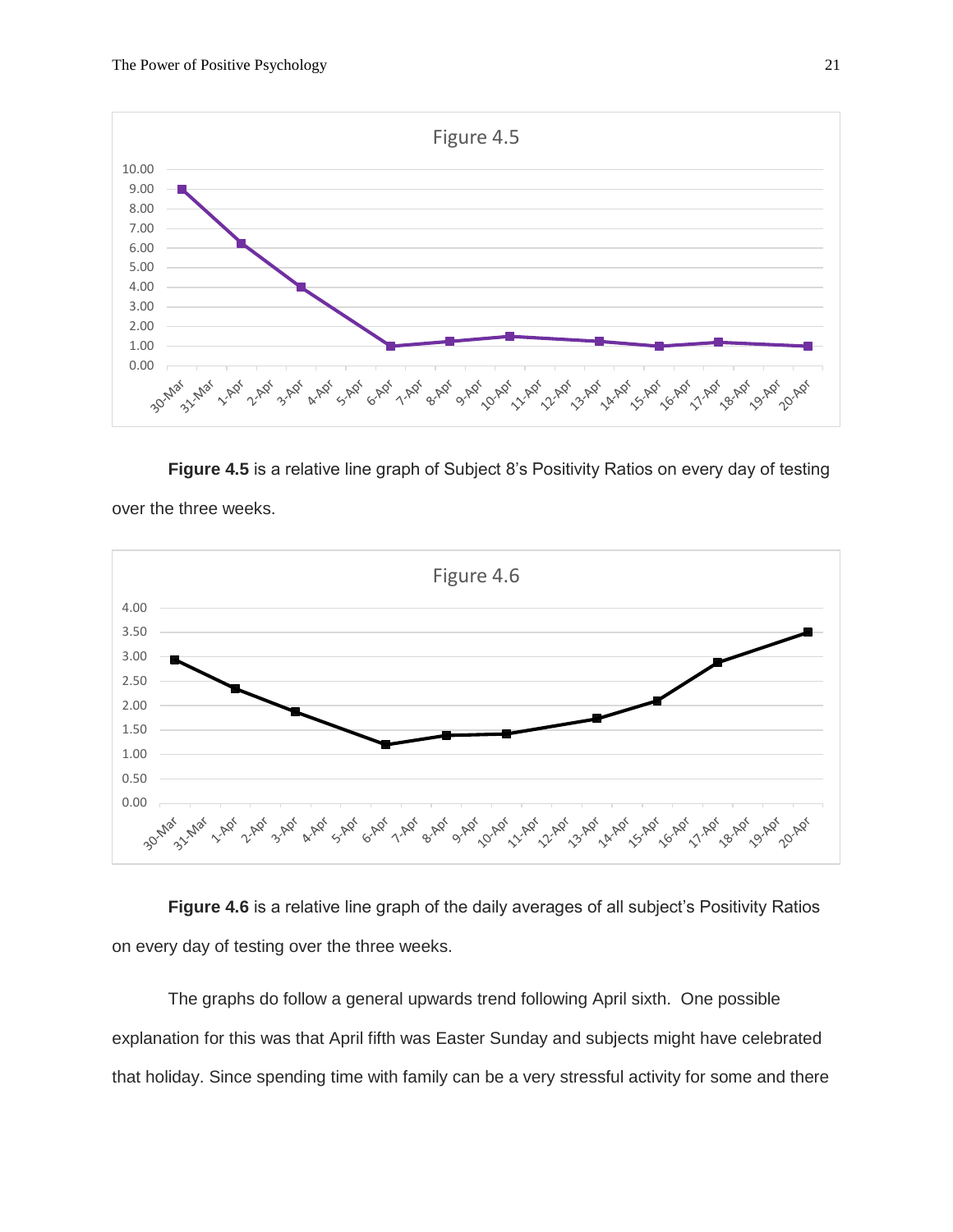were no positive messages sent out over the weekends, the negative effects of both could have coupled to create a negative trend in the data.

#### **Results of the Experiment**

Overall, the data did seem to support the hypothesis, following the sixth of April, individual Posivity Ratio scores did begin an upward trend which means that there was an increase in individuals' emotional well-being.

#### **Limitations of the Validity**

Again, the experiment's validity is weakened by the small size of the sample. Due to the small size of the sample, the findings will probably only be applicable to a larger population of similar individuals if externally valid at all. There was no way to validate that all information reported was reported truthfully so there could be a bias as subjects might have wanted to appear to be more positive or negative than they actually are.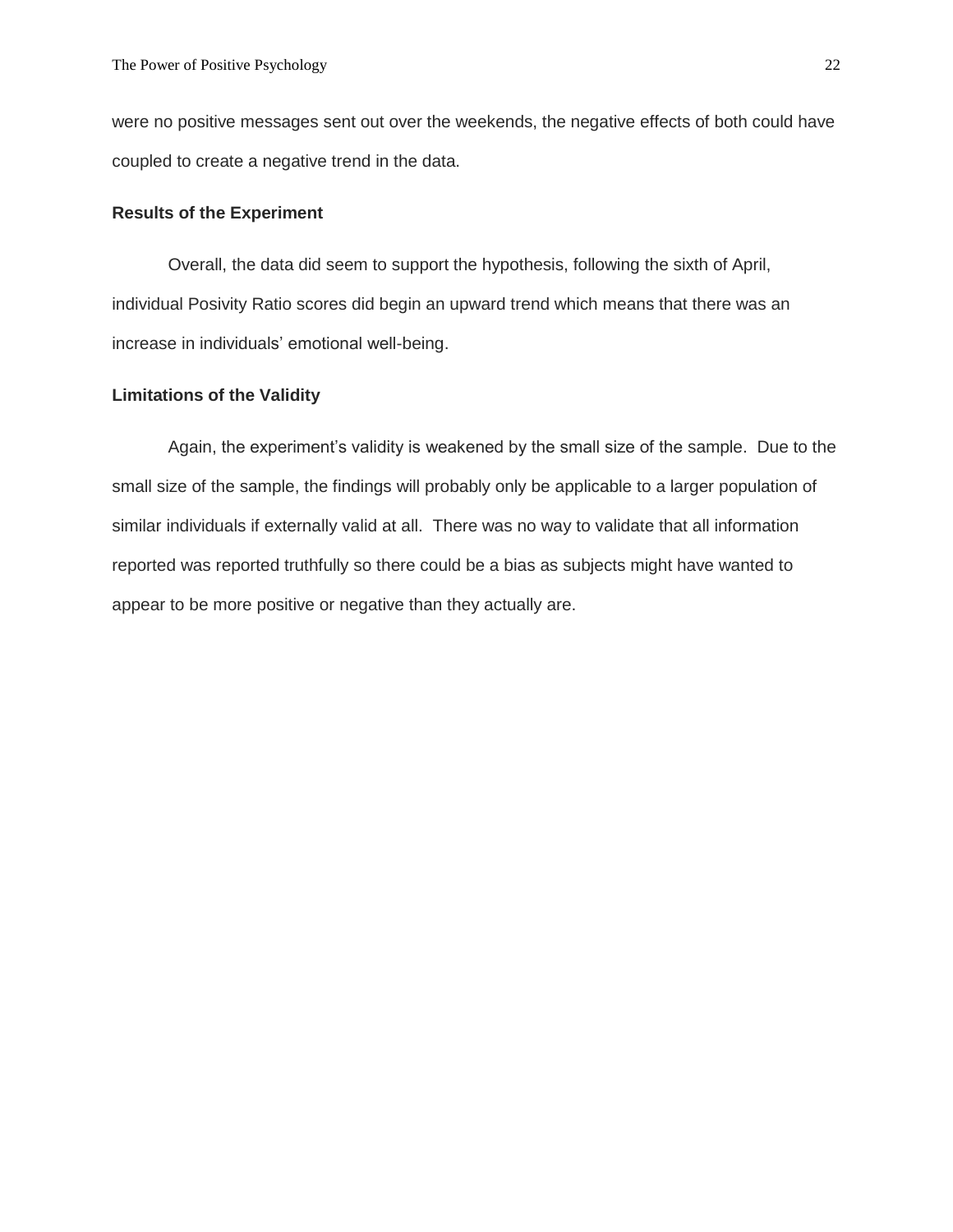#### **Chapter Five: Discussion and Conclusions**

#### **Summary of the Findings**

The findings of the experiment supported the hypothesis. Overall, the subjects in the experiment all followed the same basic pattern starting with a decline ending around April fifth or sixth and starting up around the April ninth the Ratio scores began to collectively inch back up. Some participants did seem to exhibit a more obvious upwards trend later in the experiment but all subjects did show some signs of improvement. Perhaps if the experiment could be reconducted with a larger, more diverse sample and more time the results might show even greater promise but for a group of this size and socio-economic homogeneity, the results simply cannot be applied to the larger population.

#### **Implications of the Findings**

The findings were conclusive and they showed that positive mass-messages can indeed improve a subject's emotional well-being over time. This information is positive news because it means that something similar to this experiment could be repeated on a much larger scale and it could yield good results. Continuing this on an even larger scale would not be a difficult undertaking, the process could be easily automated and blown up to a world-wide scale. More research and further testing would need to be done first to make sure that the effects in the long-term match the data that has been gathered over the last three weeks.

The hypothesis for this experiment was entirely supported by the related literature in the field and the experiment's results were conclusive. Again, these results are not representative of the larger population; that is not to say that with more time to study a larger sample a trend might emerge but with the time constraints the experiment operated within and the limited sample size, but this experiment ended inconclusively.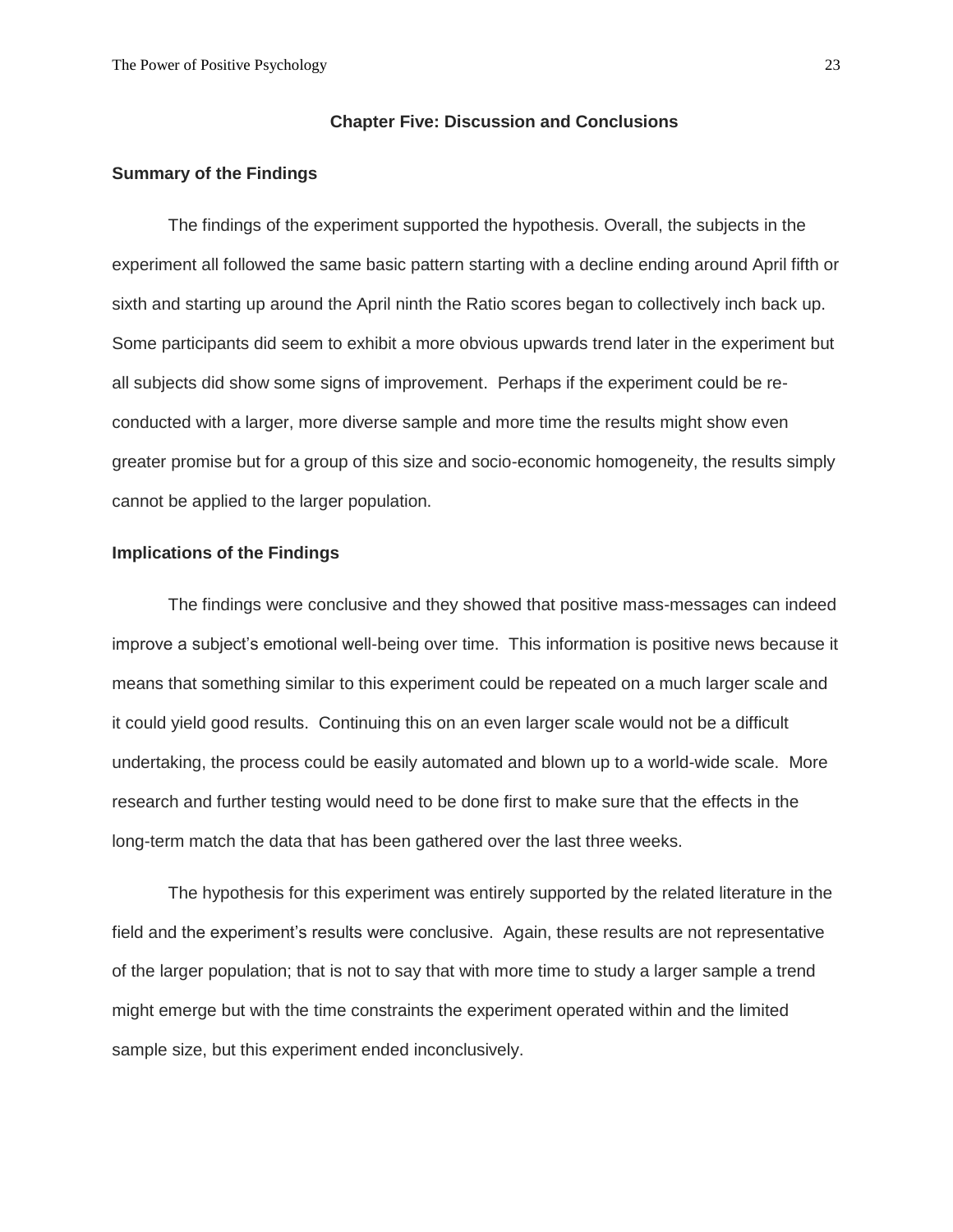#### **Recommendations for Continued Study**

The best course of action for continuing this study would be to find a sample that is both larger and more diverse. This would ensure that the findings were applicable to the larger population. As mentioned earlier, this experiment needs to be conducted over a longer period of time to ensure that there are no long-term negative effects. Another aspect of the experiment that could be improved is the means through which the positive messages were delivered, perhaps a mass-text would be easier for future subjects to check on every day. Also, the messages themselves could be tested to see if some positive messages lead to better results than others. Furthermore, messages could be tested to see if repeated sending of the same message yields different or similar results every time.

These findings were promising but nearly all aspects of this experiment have room for improvement, and it is highly recommended that the process and data collection be streamlined before further testing is done.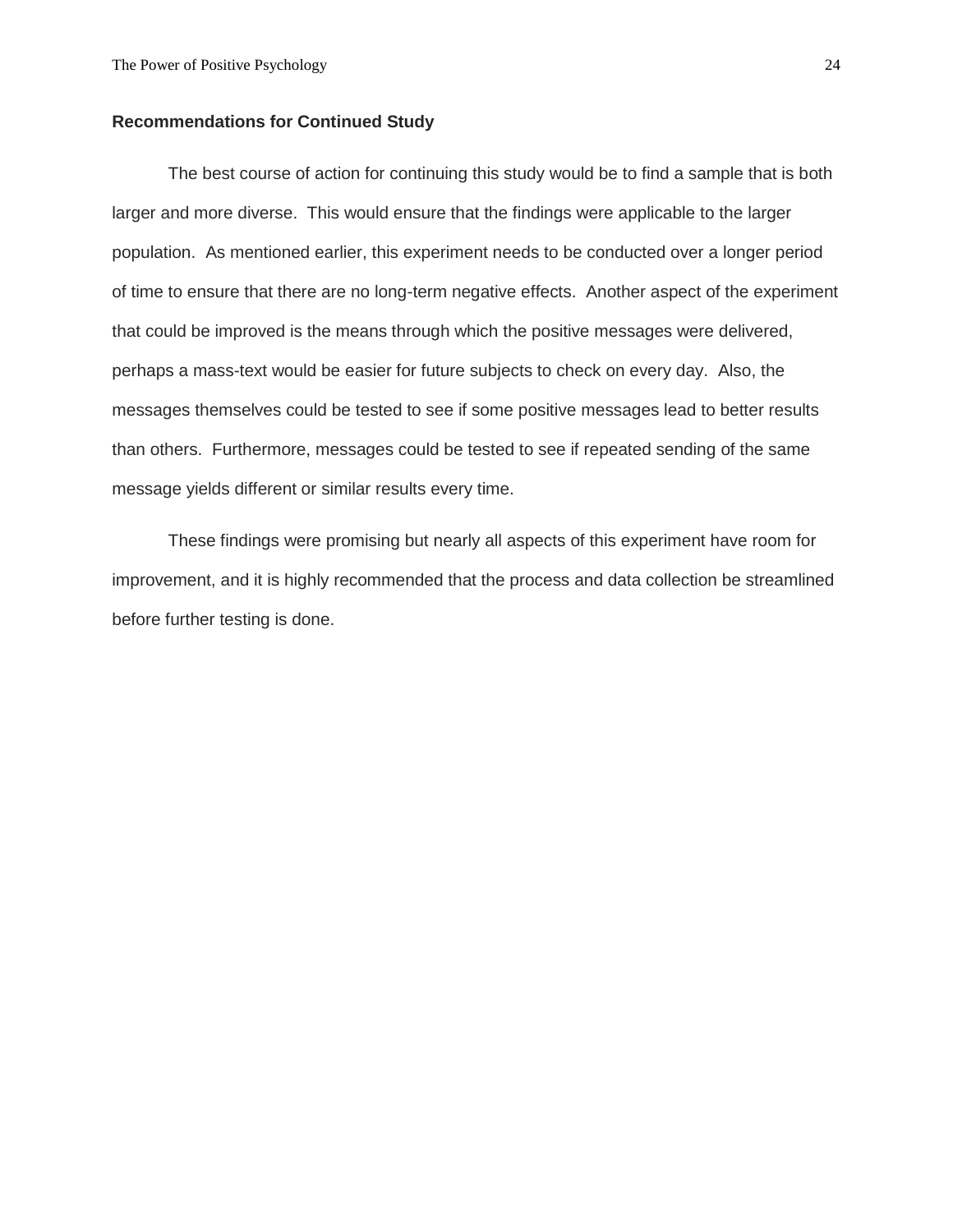## **References**

Augusto-Landa J. E., (2011). Does Perceived Emotional Intelligence and Optimism / Pessimism Predict Psychological Well-being?. *Journal of Happiness, 12*(3), 463-474. Can be retrieved online from EBSCOHOST.

Egan P., Clarkson J., Hirt E., (2014). Revisiting the restorative effects of positive mood: An expectancy-based approach to self-control restoration. *Journal of Experimental Social Psychology 57*(unknown). 87-99. Can be retrieved online from EBSCOHOST.

Fredrickson B., & Joiner T. (2002). Positive Emotions Trigger Upward Spirals toward Emotional Well-Being, *Psychological Science, 13*(2), 172-175. Can be retrieved online from JSTOR.

Johnson K., Waugh C., Fredrickson B. (2010). Smile to see the forest: Facially expressed positive emotions broaden cognition. *Psychology Press 24*(2). 299-321. Can be retrieved online from EBSCOHOST.

Lee Y., Lin Y., Huang C., Fredrickson B., (2013). The Construct and Measurement of Peace of Mind. *Springer Science + Business Media, 14(*unknown). 571-590. Can be retrieved online from EBSCOHOST.

Leedy, P., & Ormrod, J. (2013). Chapter 9 Experimental, Quasi-Experimental, Ex Post Facto Designs. In *Practical research: Planning and design.* (10th ed., p. 239). Upper Saddle River, New Jersey: Prentice Hall.

Lightsey O., Johnson E., Freeman P. (2012). Can Positive Thinking Reduce Negative Affect? A Test of Potential Mediating Mechanisms. *Journal of Cognitive Psychotherapy, 26*(1). 71-88. Can be retrieved online from EBSCOHOST.

Lilienfeld S. O., Arkowitz, Hal. (2011). Can Positive Thinking Be Negative?. *Scientific American Mind*, *22*(2). 64-65. Can be retrieved online from EBSCOHOST.

Lin Y., Chien Y., Yi C., (2014). The effects of positive affect, person-job fir, and well-being on job performance. *National Taiwan Normal University, 42*(9). 1537-1548. Can be retrieved online from EBSCOHOST.

Maiolino N., Kuiper N. (2014). Integrating Humor and Positive Psychology Approaches to Psychological Well-Being. *Europe's Journal of Psychology*, *10*(3). 557-570. Can be retrieved online on PsychOpen.eu

Seligman, M., & Pawelski, J. (2003). Positive Psychology: FAQs. *Psychological Inquiry, 14*(2), 159-163. Can be retrieved online on JSTOR

Winzer R., Lindbald F., Srojonen K., Lindberg L., (2014). Positive versus negative mental health in emerging adulthood: a national cross-sectional survey. *BMC Public Health, 14*(unknown). n.p. Can be retrieved online at BioMedCentral.com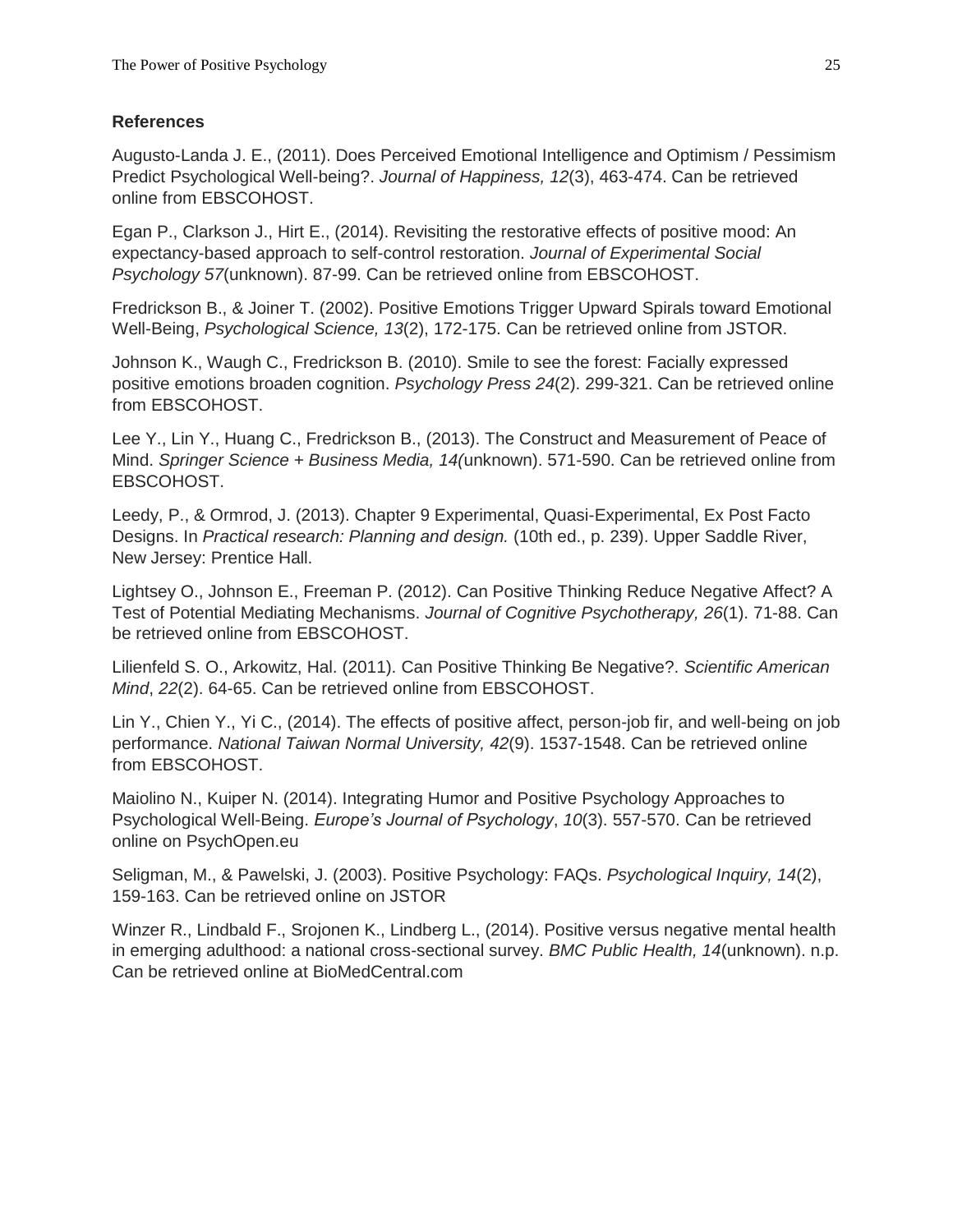# **APPENDICES**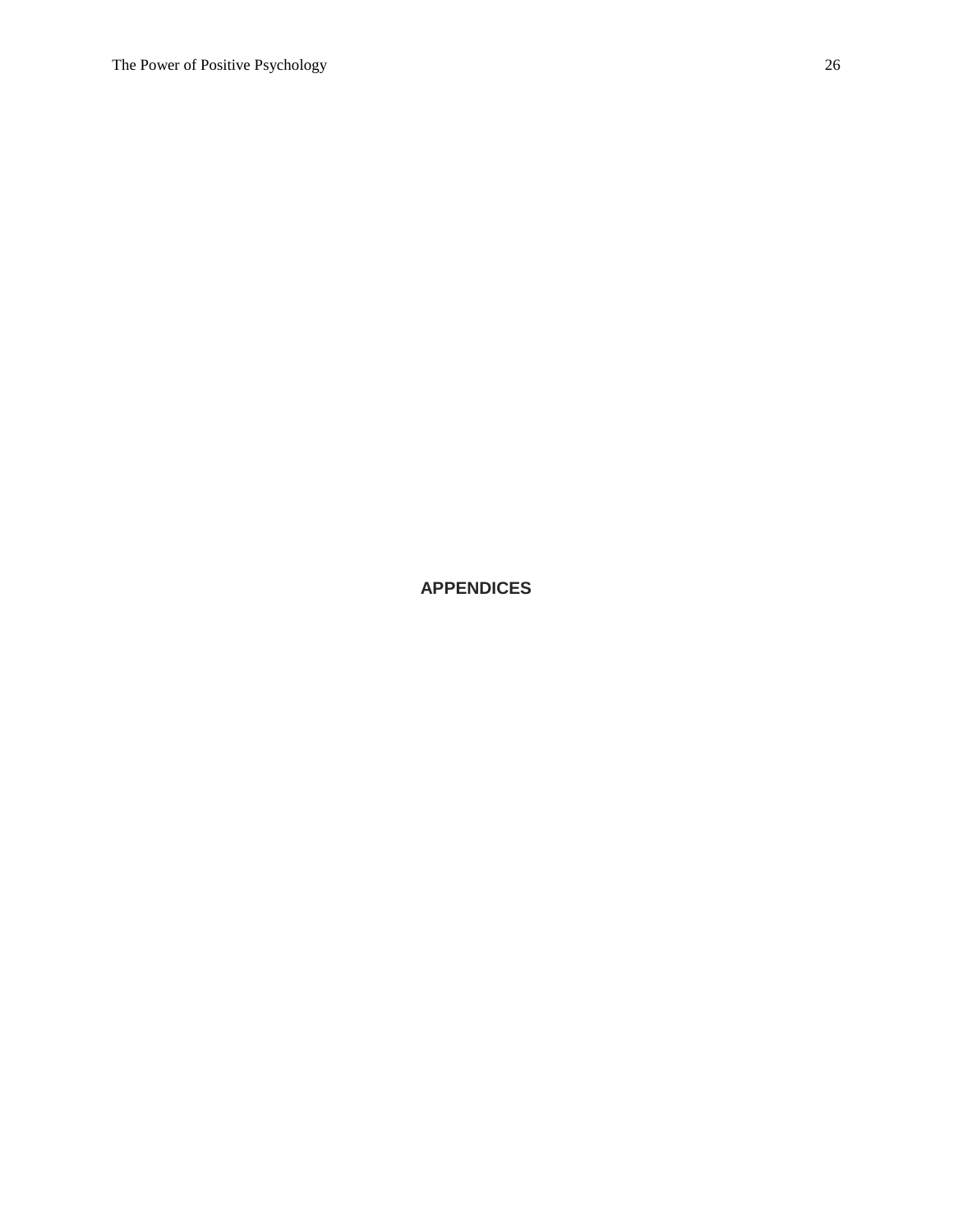#### **Appendix A: The Positivity Ratio**

Instructions: How have you felt in the past day? Look back over the past day (i.e., from this time yesterday up to right now). Using the 0-4 scale below, indicate the greatest degree that you've experienced of each of the following feelings.

| 0 |          | $=$ Not at all |
|---|----------|----------------|
| Т | $\equiv$ | A little bit   |
| 2 |          | $=$ Moderately |
| 3 | $=$      | Quite a bit    |
| 4 |          | $=$ Extremely  |

What is the most amused, fun-loving, or silly you felt? What is the most angry, irritated, or annoyed you felt? What is the most ashamed, humiliated, or disgraced you felt? What is the most awe, wonder, or amazement you felt? What is the most contemptuous, scornful, or disdainful you felt? What is the most disgust, distaste, or revulsion you felt? What is the most embarrassed, self-conscious, or blushing you felt?

What is the most grateful, appreciative, or thankful you felt? What is the most guilty, repentant, or blameworthy you felt? What is the most hate, distrust, or suspicion you felt? What is the most hopeful, optimistic, or encouraged you felt? What is the most inspired, uplifted, or elevated you felt? What is the most interested, alert, or curious you felt? What is the most joyful, glad, or happy you felt? What is the most love, closeness, or trust you felt? What is the most proud, confident, or self-assured you felt? What is the most sad, downhearted, or unhappy you felt? What is the most scared, fearful, or afraid you felt? What is the most serene, content, or peaceful you felt? What is the most stressed, nervous, or overwhelmed you felt?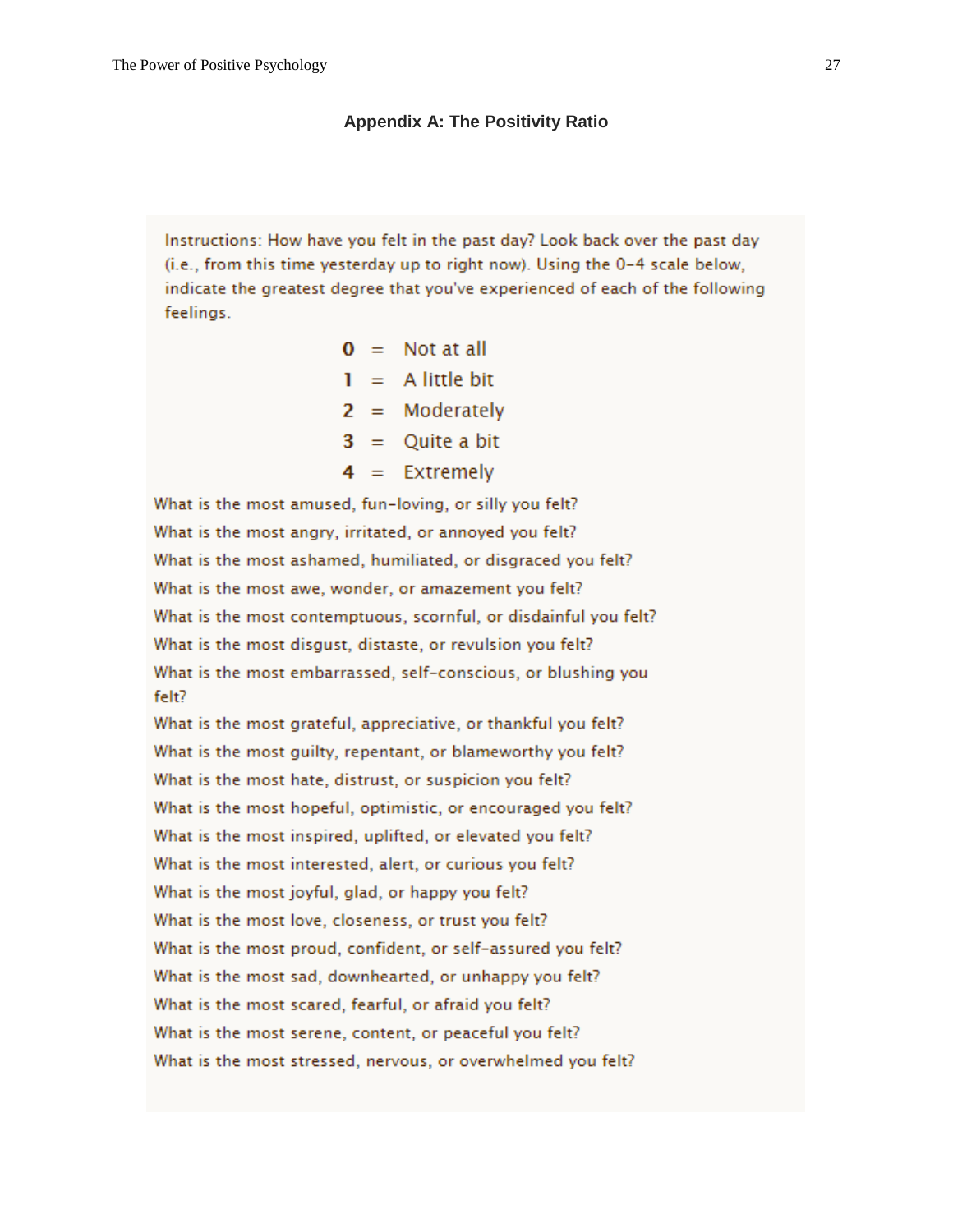# **Appendix B: The Positive Mass Messages**

| Day | "You can't change the whole world, and you certainly can't change other people, but you do       |
|-----|--------------------------------------------------------------------------------------------------|
| 1   | have the ability to change yourself. You can have a positive impact in your job, the people with |
|     | whom you work, and the entire organizationthe choice is up to you." - Cherie Carter-Scott        |
| Day | "Don't cry because it is over. Smile because it happened." -Dr. Suess                            |
| 2   |                                                                                                  |
| Day | "Pessimists calculate the odds. Optimists believe they can overcome them." -Ted Koppel           |
| 3   |                                                                                                  |
| Day | "I keep my mind focused on peace, harmony, health, love and abundance. Then, I can't be          |
| 4   | distracted by doubt, anxiety, or fear." - Edith Armstrong                                        |
| Day | "The real act of discovery consists not in finding new lands but seeing with new eyes." -Marcel  |
| 5.  | Proust                                                                                           |
| Day | "Just keep swimming." -Dory                                                                      |
| 6   |                                                                                                  |
| Day | "Never doubt that a small group of thoughtful, committed citizens can change the world.          |
| 7   | Indeed, it is the only thing that ever has." -Margaret Mead                                      |
| Day | "We must be the change we wish to see in the world". -Gandhi                                     |
| 8   |                                                                                                  |
| Day | "Opportunities are usually disguised as hard work, so most people don't recognize them." - Ann   |
| 9   | Landers                                                                                          |
| Day | "While we cannot direct the wind, we can adjust the sails" - Unknown                             |
| 10  |                                                                                                  |
| Day | "Know that the biggest risk in life is not to risk at all." - Unknown                            |
| 11  |                                                                                                  |
| Day | "Only I can change my life. No one can do it for me." - Carol Burnett                            |
| 12  |                                                                                                  |
| Day | "Never give up on life's possibilities." - Unknown                                               |
| 13  |                                                                                                  |
| Day | "In the middle of difficulty lies opportunity." - Albert Einstein                                |
| 14  |                                                                                                  |